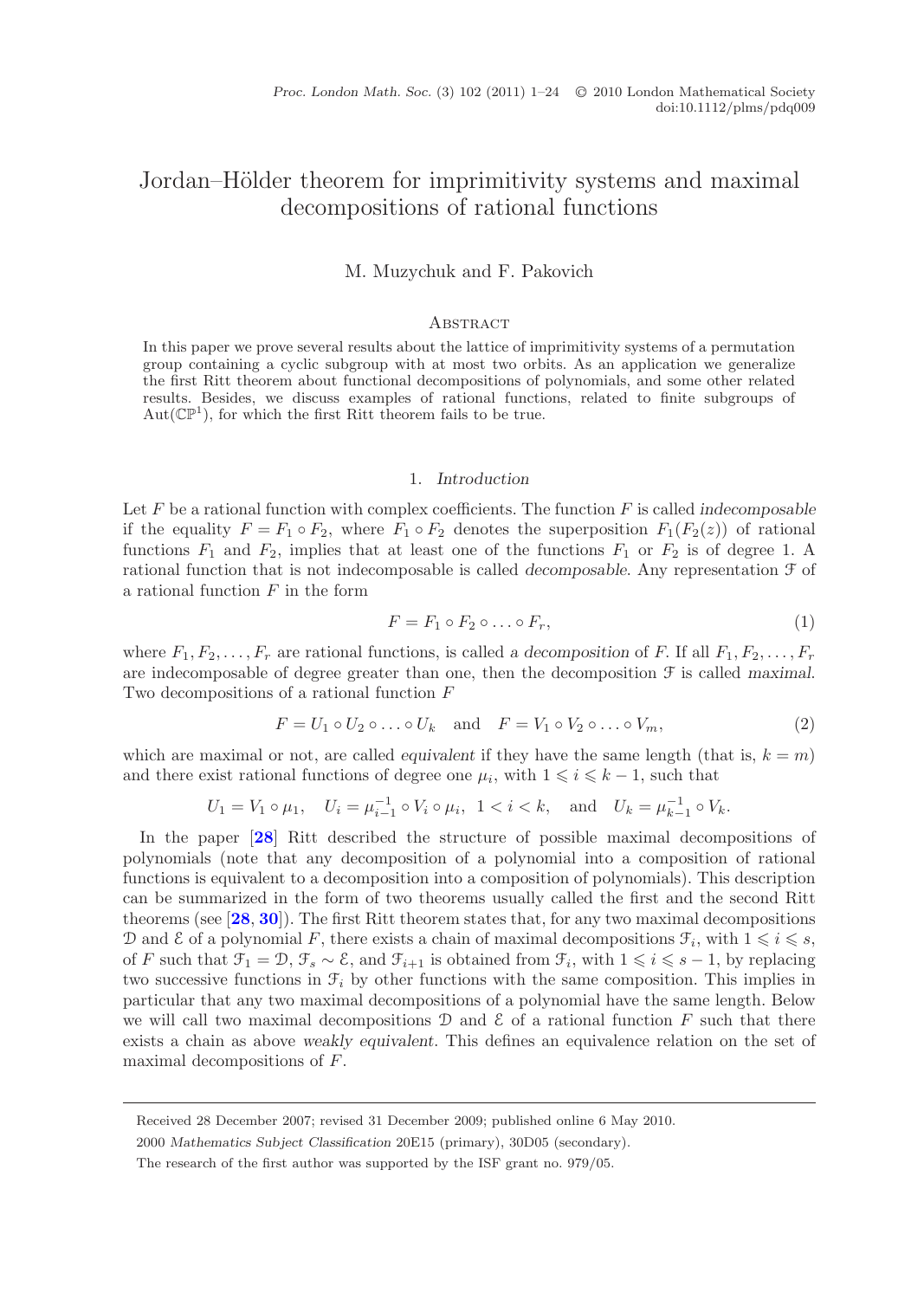The first Ritt theorem reduces the description of maximal decompositions of polynomials to the description of indecomposable polynomial solutions of the equation

<span id="page-1-0"></span>
$$
A \circ C = B \circ D \tag{3}
$$

such that the decompositions  $A \circ C$  and  $B \circ D$  are non-equivalent, and the second Ritt theorem states that if A, B, C, D is such a solution, then there exist polynomials  $\hat{A}, \hat{B}, \hat{C}, \hat{D}, \mu_1, \mu_2$ , where deg  $\mu_1 = 1$ , and deg  $\mu_2 = 1$ , such that

$$
A = \mu_1 \circ \hat{A}, \quad B = \mu_1 \circ \hat{B}, \quad C = \hat{C} \circ \mu_2, \quad D = \hat{D} \circ \mu_2, \quad \hat{A} \circ \hat{C} = \hat{B} \circ \hat{D},
$$

and up to a possible replacement of  $\hat{A}$  by  $\hat{B}$  and  $\hat{C}$  by  $\hat{D}$  either

$$
\hat{A} \circ \hat{C} \sim z^n \circ z^r R(z^n), \quad \hat{B} \circ \hat{D} \sim z^r R^n(z) \circ z^n,
$$

where  $R(z)$  is a polynomial,  $r \geq 0$ ,  $n \geq 1$ , and  $gcd(n, r) = 1$ , or

$$
\hat{A} \circ \hat{C} \sim T_n \circ T_m, \quad \hat{B} \circ \hat{D} \sim T_m \circ T_n,
$$

where  $T_n$  and  $T_m$  are the corresponding Chebyshev polynomials,  $n, m \geq 1$ , and  $gcd(n, m) = 1$ . Furthermore, the second Ritt theorem remains true for arbitrary polynomial solutions of [\(3\)](#page-1-0) if we replace the equalities deg  $\mu_1 = 1$  and deg  $\mu_2 = 1$ , respectively by the equalities

$$
\deg \mu_1 = \gcd(\deg A, \deg B), \quad \deg \mu_2 = \gcd(\deg C, \deg D)
$$

(see [**[7](#page-22-1)**, **[31](#page-23-1)**]).

Note that the classification of polynomial solutions of [\(3\)](#page-1-0) appears in a variety of different contexts some of which are quite unexpected. For example, this classification is closely related to the problem of describing Diophantine equations of the form  $A(x) = B(y)$ , where  $A, B \in \mathbb{Z}[z]$ , having an infinite number of integer solutions (see [**[4](#page-22-2)**, **[8](#page-22-3)**]), and to the problem of describing polynomials C and D satisfying the equality  $C^{-1}{S} = D^{-1}{T}$  for some compact sets  $S, T \subset$  $\mathbb{C}$  (see [[22](#page-22-4)]). Note also that the problem of describing solutions of [\(3\)](#page-1-0) such that C and D are polynomials while  $A$  and  $B$  are allowed to be arbitrary rational (or even just continuous) functions on the sphere can be reduced to the description of polynomial solutions (see [**[21](#page-22-5)**]). Some other recent results related to the second Ritt theorem can be found in the papers [**[19](#page-22-6)**, **[24](#page-22-7)**–**[27](#page-22-8)**].

The classification of polynomial solutions of [\(3\)](#page-1-0) essentially reduces to the description of the polynomials  $A$  and  $B$  such that the algebraic curve

$$
A(x) - B(y) = 0 \tag{4}
$$

has an irreducible factor of genus 0 with one point at infinity. On the other hand, the proof of the first Ritt theorem can be given in purely algebraic terms that do not involve the genus condition in any form. Indeed, if  $G(F) \leq \text{Sym}(\Omega)$  is the monodromy group of a rational function  $F$ , then equivalence classes of maximal decompositions of  $F$  are in one-to-one correspondence with the maximal chains of subgroups

<span id="page-1-1"></span>
$$
G_{\omega}(F) = T_0 < T_1 < \ldots < T_r = G(F),\tag{5}
$$

where  $G_{\omega}(F)$  is the stabilizer of an element  $\omega \in \Omega$  in the group  $G(F)$ . Therefore, any two maximal decompositions of  $F$  are weakly equivalent if and only if, for any two maximal chains of subgroups as above  $\mathcal{R}_1$  and  $\mathcal{R}_2$ , there exists a collection of maximal chains of subgroups  $\mathcal{T}_i$ , with  $1 \leq i \leq s$ , such that  $\mathcal{T}_1 = \mathcal{R}_1$ ,  $\mathcal{T}_s = \mathcal{R}_2$ , and  $\mathcal{T}_{i+1}$  is obtained from  $\mathcal{T}_i$  with  $1 \leq i \leq s-1$ , by a replacement of exactly one group. It was shown in the paper [**[18](#page-22-9)**, Theorem R.3] that the last condition is satisfied for any permutation group  $G$  containing an abelian transitive subgroup. Since the monodromy group of a polynomial always contains a cyclic subgroup with one orbit (its generator corresponds to a loop around infinity), this implies in particular the truth of the first Ritt theorem for polynomials.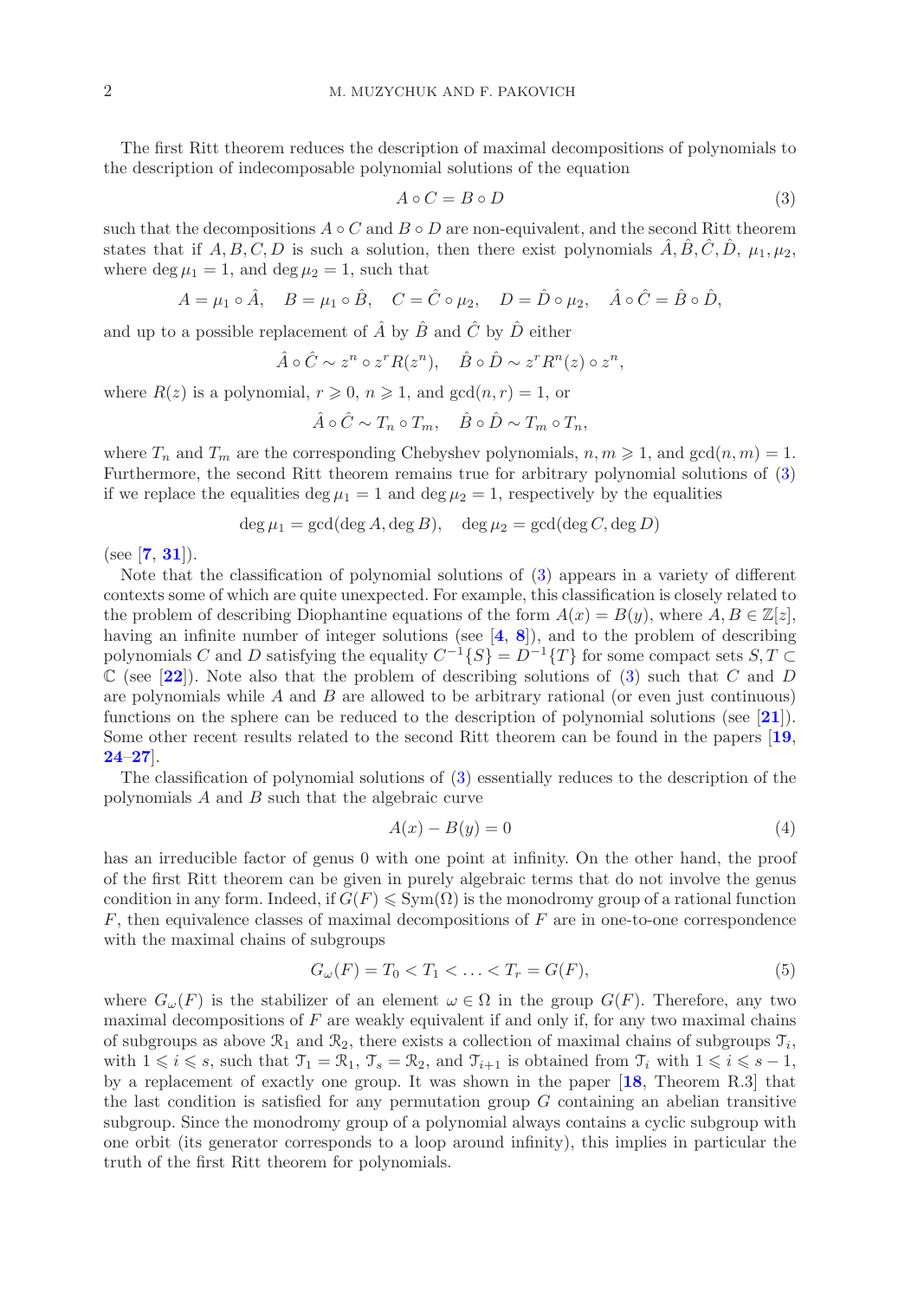It was also proved in the paper  $[18, \text{Claim 1}]$  $[18, \text{Claim 1}]$  $[18, \text{Claim 1}]$  that if  $A, B, C$ , and  $D$  are indecomposable polynomials satisfying [\(3\)](#page-1-0) such that the decompositions  $A \circ C$  and  $B \circ D$  are non-equivalent, then the groups  $G(A)$  and  $G(D)$  as well as the groups  $G(C)$  and  $G(B)$  are permutation equivalent. Since any two maximal decompositions of a polynomial P are weakly equivalent, this implies by induction that for any two maximal decompositions  $(2)$  of P there exists a permutation  $\sigma \in S_k$  such that the monodromy groups of  $U_i$  and  $V_{\sigma(i)}$ , with  $1 \leq i \leq k$ , are permutation equivalent [**[19](#page-22-6)**]. The algebraic counterpart of this fact is the following statement: if  $G \leqslant \text{Sym}(\Omega)$  is a permutation group containing a cyclic subgroup with one orbit, then for any two maximal chains

$$
G_{\omega} = A_0 < \ldots < A_k = G \quad \text{and} \quad G_{\omega} = B_0 < \ldots < B_m = G
$$

the equality  $k = m$  holds and there exists a permutation  $\sigma \in S_k$  such that the permutation group induced by the action of  $A_i$  on cosets of  $A_{i-1}$  is permutation equivalent to the permutation group induced by the action of  $B_{\sigma(i)}$  on the cosets of  $B_{\sigma(i)-1}$ , where  $1 \leq i \leq k$ . If a permutation group G satisfies this condition, then we say that G satisfies the *Jordan–Hölder theorem for imprimitivity systems*.

In this paper, we extend the above results about the permutation groups  $G$  containing a cyclic group with one orbit to the permutation groups containing a cyclic subgroup  $H$  with at most *two* orbits and apply these results to rational functions (or more generally to meromorphic functions on compact Riemann surfaces), the monodromy group of which contains H.

First, we prove that for a permutation group G containing H the lattice  $L(G_\omega, G)$  (consisting of subgroups of G containing  $G_{\omega}$ ) is lower semi-modular and even a stronger condition of the modularity of  $L(G_{\omega}, G)$  holds whenever  $L(G_{\omega}, G)$  does not contain a sublattice isomorphic to the subgroup lattice of a dihedral group. It follows easily from the lower semi-modularity of  $L(G_\omega, G)$  that one can pass from any chain of subgroups [\(5\)](#page-1-1) to any other such chain by a sequence of replacements as above and therefore the first Ritt theorem extends to rational functions, the monodromy group of which contains  $H$ . Note that this implies, in particular, that the first Ritt theorem holds for rational functions with at most two poles. Although for such functions the result was known previously (see [**[23](#page-22-10)**, **[26](#page-22-11)**, **[32](#page-23-2)**]) the algebraic proof turns out to be more simple and illuminating. Note also that our description of the lattice  $L(G_{\omega}, G)$  for groups  $G$  containing  $H$  has an interesting connection with the problem of describing algebraic curves having a factor of genus 0 with at most two points at infinity, studied in [**[4](#page-22-2)**, **[8](#page-22-3)**].

Further, we prove that if a permutation group  $G$  contains a cyclic subgroup with exactly two orbits and these orbits have different length, then the lattice  $L(G_{\omega}, G)$  is not only lower semi-modular but also modular and  $G$  satisfies the Jordan–Hölder theorem for imprimitivity systems. This implies, in particular, that if  $F$  is a rational function that has only two poles and the orders of these poles are distinct, then any two maximal decompositions [\(2\)](#page-0-0) of F have the same length and there exists a permutation  $\sigma \in S_r$  such that the monodromy groups of  $U_i$  and  $V_{\sigma(i)}$ , with  $1 \leq i \leq r$ , are permutation equivalent. We also show that the Jordan–Hölder theorem for imprimitivity systems holds for any permutation group containing a transitive Hamiltonian subgroup that generalizes the corresponding results of [**[15](#page-22-12)**, **[18](#page-22-9)**, **[19](#page-22-6)**].

For arbitrary rational functions the first Ritt theorem fails to be true. The simplest examples are provided by the functions that are regular coverings of the sphere (that is, for which  $G_{\omega} = e$ ) with the monodromy group  $A_4$ ,  $S_4$ , or  $A_5$ . These functions were described for the first time by Klein [**[14](#page-22-13)**] and nowadays can be interpreted as Belyi functions of Platonic solids (see [**[5](#page-22-14)**, **[17](#page-22-15)**]). For such a function its maximal decompositions simply correspond to maximal chains of subgroups in its monodromy group. Therefore, since any of the groups  $A_4$ ,  $S_4$ , and  $A_5$  has maximal chains of subgroups of different length, for the corresponding Klein functions the first Ritt theorem is not true.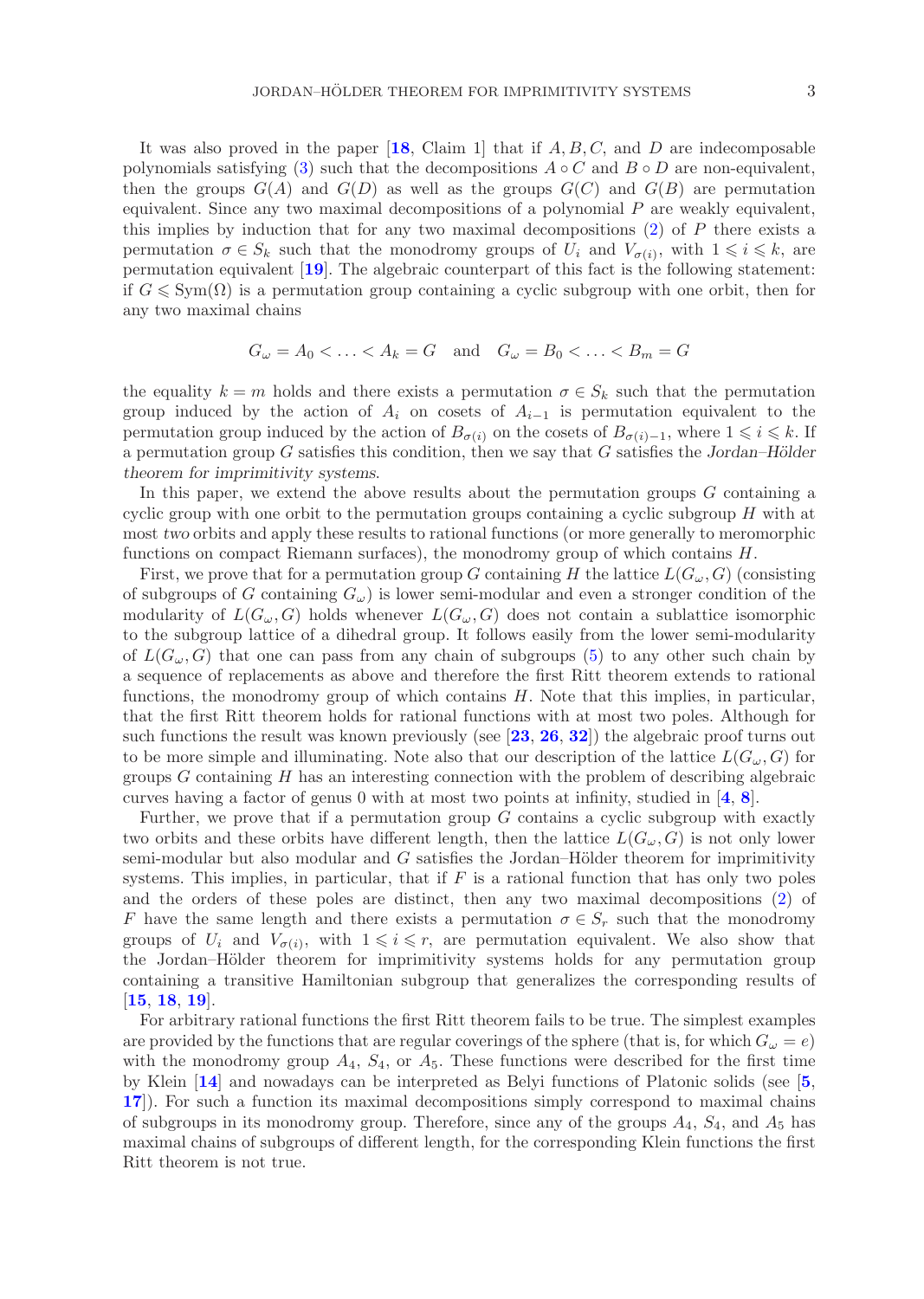Although the fact that the Klein functions provide counterexamples to the first Ritt theorem is a well-known part of the mathematical 'folklore', the systematic description of compositional properties of these functions seems to be absent. In particular, to the best of our knowledge maximal decompositions that do not satisfy the first Ritt theorem were found explicitly only for the Klein function corresponding to the group  $A_4$  (see [[3](#page-22-16), [12](#page-22-17)]). In the appendix to this paper we provide a detailed analysis of maximal decompositions of the Klein functions and give related explicit examples of non-weakly equivalent maximal decompositions. In particular, we give an example of a rational function with *three* poles having maximal decompositions of different length. This example shows that with no additional assumptions the first Ritt theorem cannot be extended to rational functions, the monodromy of which contains a cyclic subgroup with more than two orbits.

In conclusion, note that some of results of this paper overlap with the results of the paper [**[15](#page-22-12)**] which appeared simultaneously with the earlier version of this paper [**[20](#page-22-18)**]; namely, our Corollary 3.6 is equivalent to Corollary 1.6 of [**[15](#page-22-12)**] while our Corollary 3.4 is a stronger form of Theorem 1.4 of [**[15](#page-22-12)**].

### 2. *Jordan–H¨older theorem for imprimitivity systems*

## 2.1. *Lattices, imprimitivity systems, and decompositions of functions*

Recall that *a lattice* is a partially ordered set  $(L, \leqslant)$  in which every pair of elements x, y has a unique supremum  $x \vee y$  and an infimum  $x \wedge y$  (see, for example, [[1](#page-22-19)]). Our basic example of a lattice is the lattice  $L(G)$  of all subgroups of a group G, where by definition  $G_1 \leqslant G_2$  if  $G_1$  is a subgroup of  $G_2$  (clearly,  $G_1 \cap G_2$  is an infimum of  $G_1, G_2$  and  $\langle G_1, G_2 \rangle$  is a supremum). A simplest example of the lattice  $L(G)$  is obtained when G is a cyclic group of order n. In this case  $L(G)$  is isomorphic to the lattice  $L_n$  consisting of all divisors of n, where by definition  $d_1 \leqslant d_2$  if  $d_1 | d_2$ .

A *sublattice* of a lattice L is a non-empty subset  $M \subseteq L$  closed with respect to  $\vee$  and  $\wedge$ . For example, for any subgroup  $H$  of a group  $G$  the set

$$
L(H, G) := \{ X \leqslant G \mid H \leqslant X \leqslant G \}
$$

is a sublattice of  $L(G)$ . Another example of a sublattice of  $L(G)$  is the lattice

$$
L(A, AB) := \{ X \le G \mid A \le X \subseteq AB \}
$$

(note that in our notation  $X \le G$  means that X is a subgroup of G while  $X \subseteq AB$  means that X is a subset of the set AB which in general is not supposed to be a group). Recall that by the Dedekind identity (see, for example,  $[13, p. 8]$  $[13, p. 8]$  $[13, p. 8]$ ) for arbitrary subgroups  $A, B, X$  of a group G such that  $A \leq X \subseteq AB$  the equality  $X = A(X \cap B)$  holds. It follows from the Dedekind identity that the mapping  $f: X \mapsto X \cap B$  is a monomorphism from the lattice  $L(A, AB)$  into the lattice  $L(A \cap B, B)$  with the image consisting of all subgroups of B that are permutable with  $A$ . We call  $f$  the Dedekind monomorphism.

For the elements a and b of a lattice L the symbol  $a < \cdot b$  denotes that  $a \leq b$  and there exists no element  $c \neq a$ , b of L such that  $a \leqslant c \leqslant b$ . A lattice L is called *semi-modular* [[1](#page-22-19)] if, for any  $a, b \in L$ , the conditions

<span id="page-3-1"></span>
$$
a \wedge b < \cdot a, \quad a \wedge b < \cdot b,\tag{6}
$$

imply the conditions

<span id="page-3-0"></span>
$$
b < a \lor b, \quad a < a \lor b. \tag{7}
$$

Conversely, it condition [\(7\)](#page-3-0) implies condition [\(6\)](#page-3-1), then the lattice L is called *lower semimodular*. A lattice L is called *modular* if L is semi-modular and lower semi-modular. *A maximal*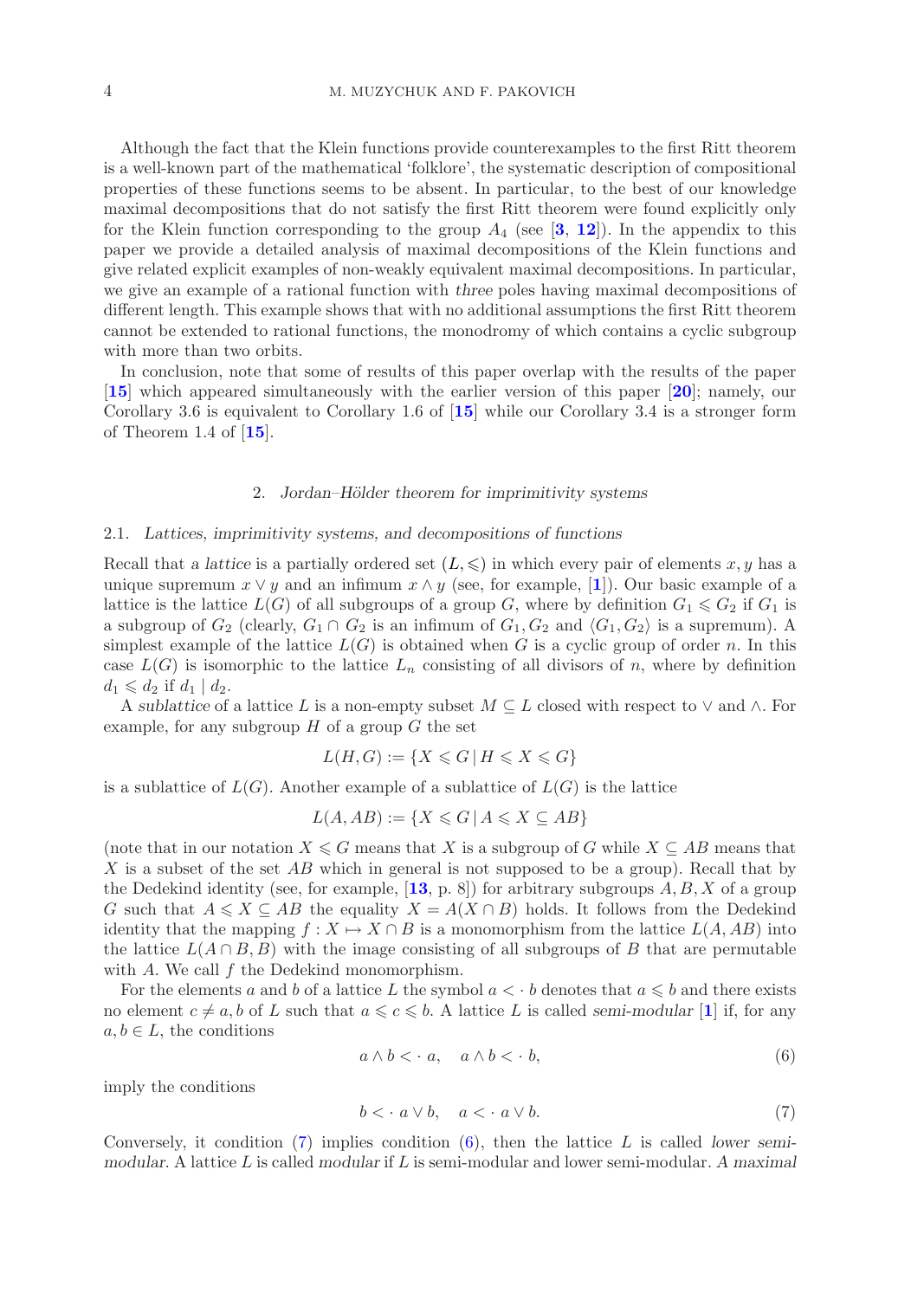*chain* R between the elements a, b of L is a collection  $a_0, a_2, \ldots, a_k$  of the elements of L such that

$$
\mathcal{R}: \ a = a_0 < a_1 < \cdot \ \ldots \ < a_k = b.
$$

The number k is called the length of the chain  $\mathcal R$  (we always assume that in the lattices considered the length of a chain between  $a$  and  $b$  is uniformly bounded by a number depending on  $a$  and  $b$  only).

It is well known (see, for example, [**[1](#page-22-19)**]) that, for a semi-modular or lower semi-modular lattice, all maximal chains between two elements have the same length. Below, using essentially the same proof, we give a modification of this statement in the spirit of the first Ritt theorem.

We say that two maximal chains between elements  $a$  and  $b$  of a lattice  $L$  are r-equivalent if there exists a sequence of maximal chains  $\mathcal{T}_1, \mathcal{T}_2, \ldots, \mathcal{T}_s$  between a and b such that  $\mathcal{T}_1 = \mathcal{R}_1$ ,  $\mathcal{T}_s = \mathcal{R}_2$ , and  $\mathcal{T}_{i+1}$  is obtained from  $\mathcal{T}_i$ , with  $1 \leq i \leq s-1$ , by a replacement of exactly one element. Clearly, all r-equivalent chains have an equal length.

Theorem 2.1. *Let* L *be a semi-modular or lower semi-modular lattice. Then any two maximal chains between any elements* a *and* b *of* L *are* r*-equivalent.*

*Proof.* Since after the inversion of the ordering of a lattice the condition of semi-modularity transforms to the condition of lower semi-modularity and vice versa, it is enough to prove the theorem for lower semi-modular lattices.

Fix  $a \in L$ . For arbitrary  $b \in L$  denote by  $d(b)$  a maximum of the lengths of maximal chains between a and b. We will prove the theorem by induction on  $d(b)$ . For b satisfying  $d(b) \leq 1$ the theorem is obviously true. Suppose that the theorem is proved for b satisfying  $d(b) \leq n - 1$ and let

$$
\mathcal{R}_1: a = a_0 < a_2 < \cdots < a_{k_1} = b, \quad \mathcal{R}_2: a = b_0 < b_2 < \cdots < b_{k_2} = b
$$

be two maximal chains between a and an element  $b \in L$  such that  $d(b) = n$ .

If  $a_{k_1-1} = b_{k_2-1}$ , then we are done by induction. Hence, we may assume that  $a_{k_1-1} \neq b_{k_2-1}$ . Then, by the maximality of  $a_{k_1-1}$  and  $b_{k_2-1}$  in b, we conclude that  $a_{k_1-1} \vee b_{k_2-1} = b$ . Hence

$$
a_{k_1-1} < a_{k_1-1} \lor b_{k_2-1}, \quad b_{k_2-1} < a_{k_1-1} \lor b_{k_2-1}
$$

and therefore, by the lower semi-modularity of  $L$ , we have

$$
a_{k_1-1} \wedge b_{k_2-1} < a_{k_1-1}, \quad a_{k_1-1} \wedge b_{k_2-1} < b_{k_2-1}.\tag{8}
$$

Let

 $a = c_0 < c_2 < \cdots < c_l = a_{k_1-1} \wedge b_{k_2-1}$ 

be any maximal chain between a and  $a_{k_1-1} \wedge b_{k_2-1}$  and let

<span id="page-4-0"></span>
$$
a = c_0 < c_2 < \cdots < c_l < a_{k_1 - 1} \tag{9}
$$

be its extension to a maximal chain between a and  $a_{k_1-1}$ . Since  $d(a_{k_1-1})$  is obviously less than  $d(b)$ , it follows from the induction assumption that the chain

$$
a = a_0 < a_2 < \cdots < a_{k_1 - 1}
$$

obtained from  $\mathcal{R}_1$  by deleting  $a_{k_1}$  is r-equivalent to the chain [\(9\)](#page-4-0). Therefore, the chain  $\mathcal{R}_1$  and the chain

<span id="page-4-1"></span>
$$
a = c_0 < c_2 < \cdots < c_l < a_{k_1 - 1} < b \tag{10}
$$

are also r-equivalent.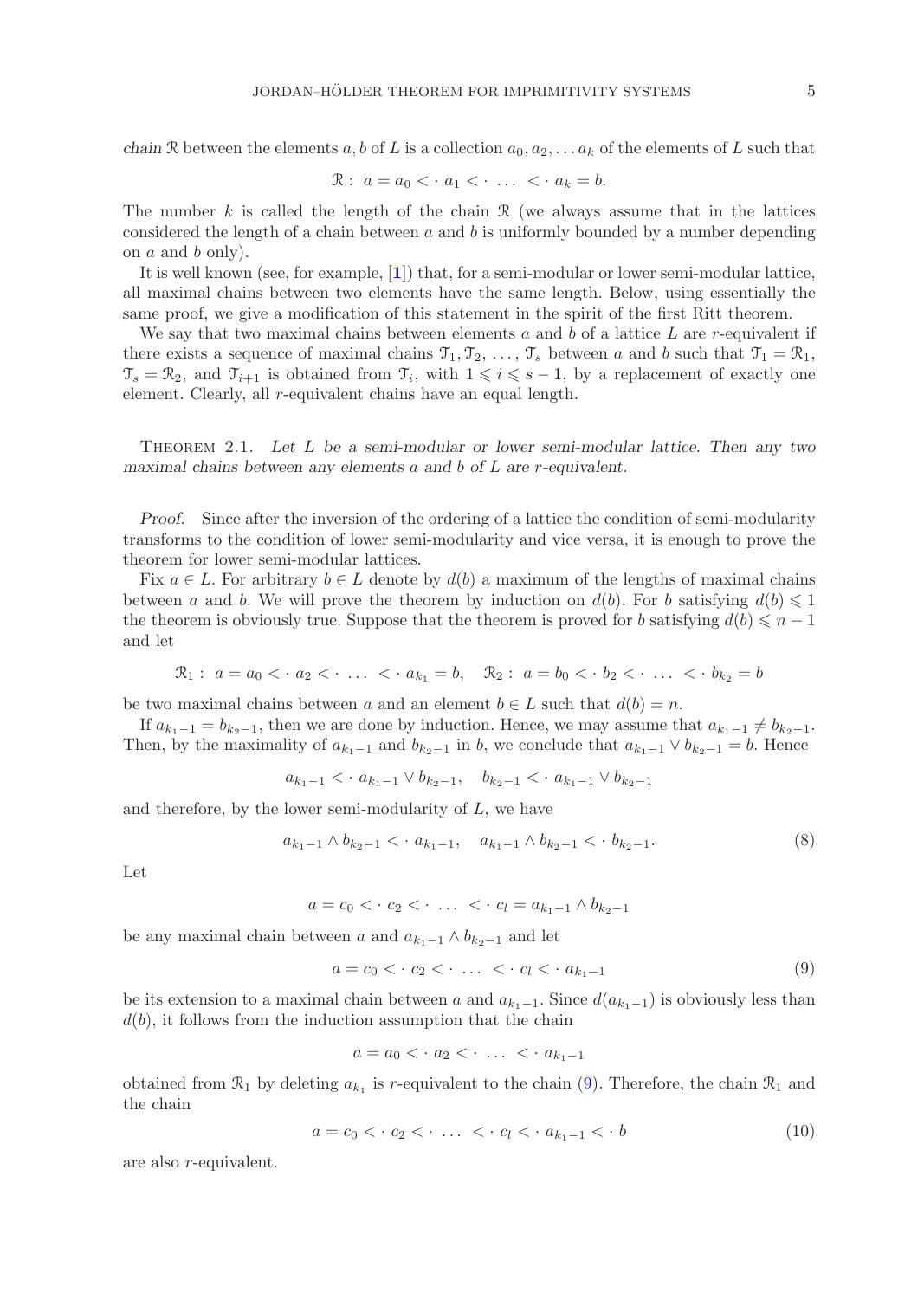

<span id="page-5-1"></span>Figure 1.

Similarly, the chain  $\mathcal{R}_2$  is r-equivalent to the chain

<span id="page-5-0"></span>
$$
a = c_0 < c_2 < \cdots < c_l < b_{k_2 - 1} < b. \tag{11}
$$

Since the chains [\(10\)](#page-4-1) and [\(11\)](#page-5-0) are r-equivalent, we conclude that the chain  $\mathcal{R}_1$  is r-equivalent to the chain  $\mathcal{R}_2$ .  $\Box$ 

REMARK. Note that there exist lattices that are not semi-modular or lower semi-modular such that any two maximal chains between any elements are r-equivalent. An example of such a lattice is shown in Figure [1.](#page-5-1)

Let  $\Omega$  be a finite set and let  $G \leqslant \text{Sym}(\Omega)$  be a transitive permutation group. Recall that a partition E of Ω is called an *imprimitivity system* of G if E is G-invariant. Elements of E are called *blocks*. For a point  $\omega \in \Omega$ , we denote by  $\mathcal{E}(\omega)$  a unique block of  $\mathcal E$  which contains  $\omega$ . Since the group G permutes the elements of  $\mathcal E$  transitively, it follows that all blocks of  $\mathcal E$  have the same cardinality denoted by  $n_{\mathcal{E}}$ . Denote by  $\mathcal{E}(G)$  the set of all imprimitivity systems of G. It is a partially ordered set, where by definition  $\mathcal{E} \leq \mathcal{F}$  if  $\mathcal{E}$  is a refinement of  $\mathcal{F}$ . Note that if  $\mathcal{E} \leqslant \mathcal{F}$ , then  $n_{\mathcal{F}}/n_{\mathcal{E}}$  is an integer denoted by  $[\mathcal{F} : \mathcal{E}].$ 

It is easy to see that  $\mathcal{E}(G)$  is a lattice where the lattice operations are defined as follows:

$$
\mathcal{E} \wedge \mathcal{F} := \{ \Delta \cap \Gamma \mid \Delta \in \mathcal{E}, \Gamma \in \mathcal{F} \text{ and } \Delta \cap \Gamma \neq \emptyset \},\
$$
  

$$
\mathcal{E} \vee \mathcal{F} := \bigwedge \{ \mathcal{D} \in \mathcal{E}(G) \mid \mathcal{E} \leq \mathcal{D} \text{ and } \mathcal{F} \leq \mathcal{D} \}.
$$

It is well known that the lattice  $\mathcal{E}(G)$  is isomorphic to the subgroup lattice  $L(G_{\omega}, G)$ , where  $\omega \in \Omega$  is an arbitrary fixed point. The correspondence between two sets is given by the formula  $\mathcal{E} \mapsto G_{\mathcal{E}(\omega)}$ , where

$$
G_{\mathcal{E}(\omega)} := \{ g \in G \, | \, \mathcal{E}(\omega)^g = \mathcal{E}(\omega) \}.
$$

Conversely, an imprimitivity system corresponding to a subgroup  $K \in L(G_\omega, G)$  is defined as follows:  $\mathcal{E}_K := \{ \omega^{Kg} \mid g \in G \}$ . Note that, for any  $\mathcal{E}, \mathcal{F} \in \mathcal{E}(G)$ , we have

$$
G_{(\mathcal{E}\wedge\mathcal{F})(\omega)}=G_{\mathcal{E}(\omega)}\cap G_{\mathcal{F}(\omega)},\quad G_{(\mathcal{E}\vee\mathcal{F})(\omega)}=\langle G_{\mathcal{E}(\omega)},G_{\mathcal{F}(\omega)}\rangle.
$$

Moreover, if  $\mathcal{E} \leq \mathcal{F}$ , then  $[\mathcal{F} : \mathcal{E}] = [G_{\mathcal{F}(\omega)} : G_{\mathcal{E}(\omega)}].$ 

If G is the monodromy group of a rational function  $F$ , then imprimitivity systems of G are in one-to-one correspondence with equivalence classes of decompositions  $A \circ B$  of F: namely, suppose that G is realized as a permutation group acting on the set  $z_1, z_2, \ldots, z_n$  of preimages of a non-critical value  $z_0$  of  $F = A \circ B$  under the map  $F : \mathbb{CP}^1 \to \mathbb{CP}^1$ , and let  $x_1, x_2, \ldots, x_r$ be the set of preimages of  $z_0$  under the map  $A : \mathbb{CP}^1 \to \mathbb{CP}^1$ . Then blocks of the imprimitivity system of G corresponding to the equivalence class of decompositions of F containing  $A \circ B$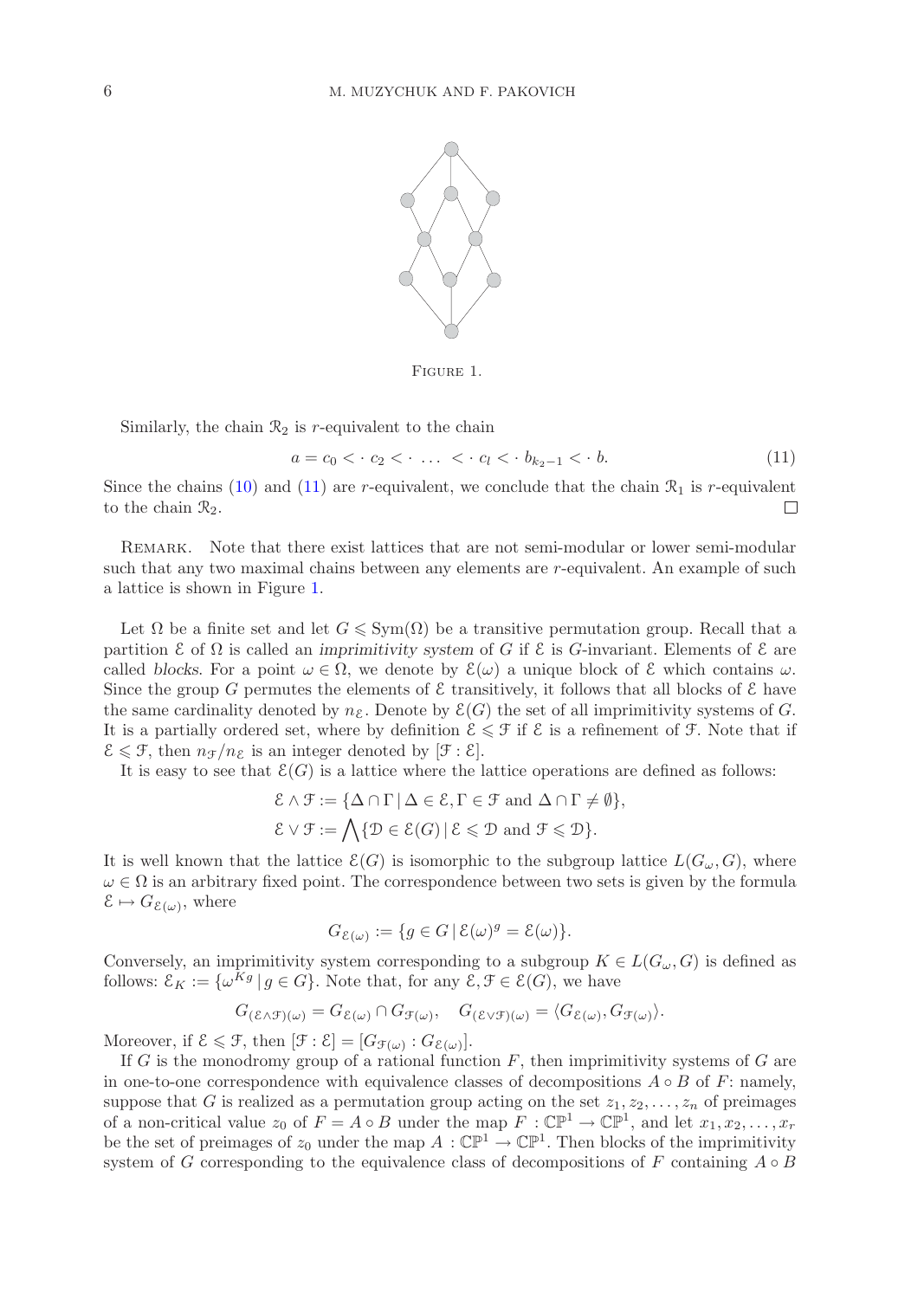are just preimages of the points  $x_1, x_2, \ldots, x_r$  under the map  $B : \mathbb{CP}^1 \to \mathbb{CP}^1$ . More generally, equivalence classes of decompositions of a rational function  $F$  are in one-to-one correspondence with the chains of subgroups

$$
G_{\omega}=T_0
$$

where G is the monodromy group of  $F$ .

Following [[26](#page-22-11)] we say that two maximal decompositions  $\mathcal{D}_1$  and  $\mathcal{D}_2$  of a rational function F are weakly equivalent if there exists a chain of maximal decompositions  $\mathcal{F}_i$ , with  $1 \leq i \leq s$ , of F such that  $\mathcal{F}_1 = \mathcal{D}_1, \mathcal{F}_s \sim \mathcal{D}_2$ , and  $\mathcal{F}_{i+1}$  is obtained from  $\mathcal{F}_i$ , with  $1 \leq i \leq s-1$ , by replacing two successive functions in  $\mathcal{F}_i$  by other functions with the same composition. The remarks above imply that two maximal decompositions of  $F$  are weakly equivalent if and only if the corresponding maximal chains in  $L(G_{\omega}, G)$  are r-equivalent. In particular, the conclusion of the first Ritt theorem is true for a rational function  $F$  if and only if all maximal chains between  $G_{\omega}$  and G in  $L(G_{\omega}, G)$  are r-equivalent. Therefore, Theorem 2.1 implies the following corollary (cf. [**[26](#page-22-11)**, Theorem 2.5]).

COROLLARY 2.2. Let F be a rational function such that the lattice  $L(G_{\omega}, G)$ , where G *is the monodromy group of* F*, is semi-modular or lower semi-modular. Then all maximal decompositions of* F *are weakly equivalent.*

Corollary 2.2 shows that the groups G for which  $L(G_{\omega}, G)$  is semi-modular or lower semimodular are of special interest for the factorization theory of rational functions. The simplest examples of such groups are groups containing a transitive cyclic subgroup.

THEOREM 2.3. Let  $G \leq S_n$  be a permutation group containing a transitive cyclic subgroup  $C_n$ . Then the lattice  $L(G_1, G)$  is a modular lattice isomorphic to a sublattice of the lattice  $L_n$ .

*Proof.* Since any sublattice of a modular lattice is modular (see, for example, [**[1](#page-22-19)**]) and it is easy to see that  $L_n$  is modular, it is enough to prove that  $L(G_1, G)$  is isomorphic to a sublattice of  $L_n$ .

The transitivity of  $C_n$  implies that  $G = G_1 C_n$ . Therefore, the Dedekind monomorphism  $f: X \mapsto X \cap C_n$  maps  $L(G_1, G)$  into a sublattice of  $L(G_1 \cap C_n, C_n)$ . On the other hand,

$$
L(G_1 \cap C_n, C_n) = L(e, C_n) \cong L_n.
$$

Note that Theorem 2.3 implies the following proposition (cf. [**[7](#page-22-1)**, **[31](#page-23-1)**]).

Corollary 2.4. *Let* A, B, C, *and* D *be polynomials such that*

$$
A \circ C = B \circ D.
$$

*Then there exist polynomials U, V,*  $\hat{A}, \hat{C}, \hat{B}$ *, and*  $\hat{D}$ *, where* 

$$
\deg U = \gcd(\deg A, \deg B), \quad \deg V = \gcd(\deg C, \deg D),
$$

*such that*

$$
A = U \circ \hat{A}, \quad B = U \circ \hat{B}, \quad C = \hat{C} \circ V, \quad D = \hat{D} \circ V,
$$

*and*

$$
\hat{A} \circ \hat{C} = \hat{B} \circ \hat{D}.
$$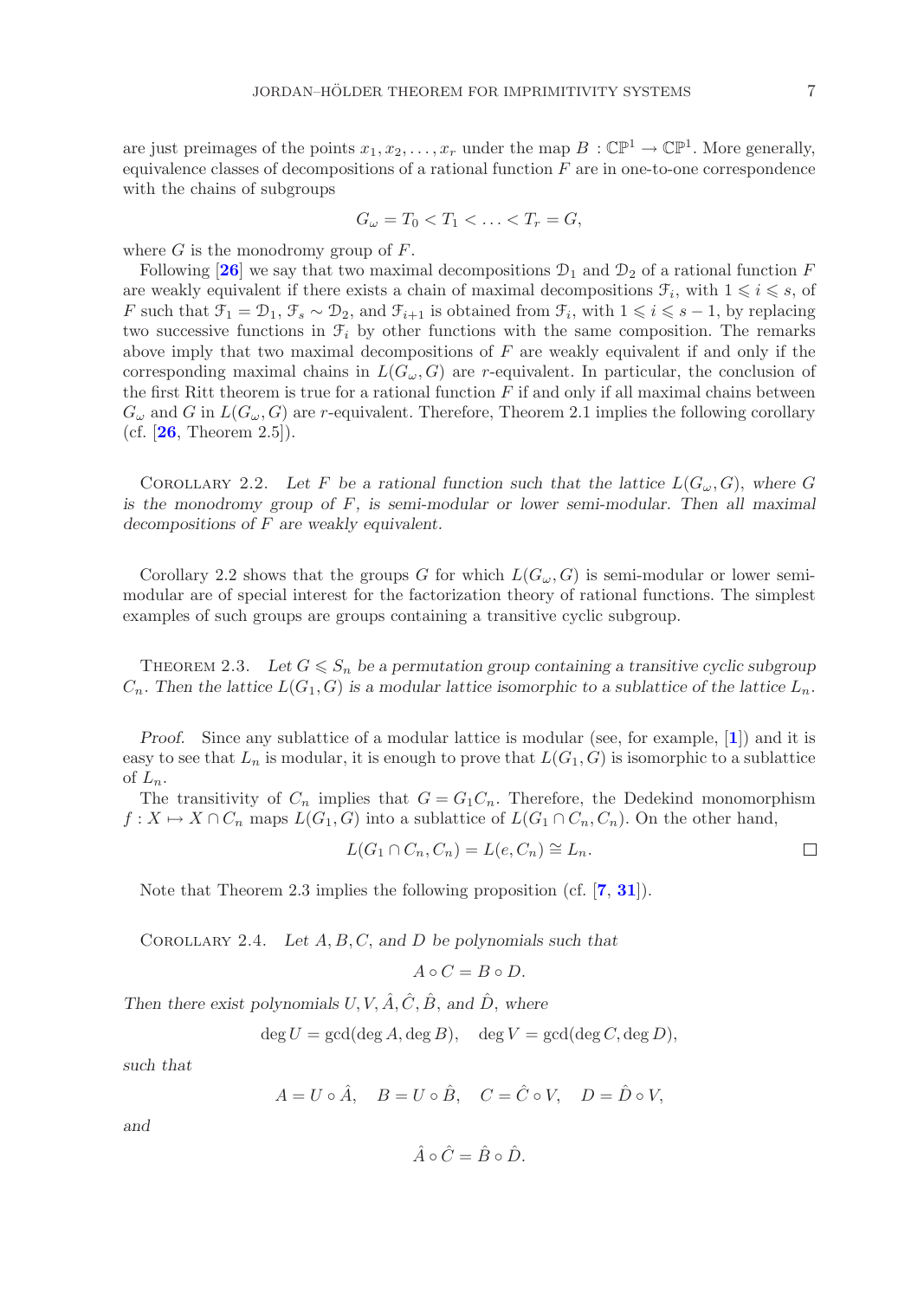*In particular, if* deg A = deg B*, then the decompositions* A ◦ C *and* B ◦ D *are necessarily equivalent.*

#### 2.2. *Jordan–Hölder theorem for groups with normal imprimitivity systems*

As above let G be a transitive permutation group. It is easy to see that if N is a normal subgroup of  $G$ , then its orbits form an imprimitivity system of  $G$ . Such an imprimitivity system is called *normal* and is denoted by  $\Omega/N$ . For an imprimitivity system  $\mathcal{E} \in \mathcal{E}(G)$  set

 $G_{\mathcal{E}} := \{q \in G \, | \, \forall_{\Delta \in \mathcal{E}} \, \Delta^g = \Delta \}.$ 

Note that each block of  $\mathcal{E}$  is a union of  $G_{\mathcal{E}}$ -orbits and  $G_{\mathcal{E}} = \text{core}_G(G_{\mathcal{E}(\omega)})$ . In particular,  $G_{\mathcal{E}}$  is a normal subgroup of  $G$ .

Let us call a subgroup  $A \in L(G_{\omega}, G)$  *core-complementary* if  $A = G_{\omega}$  *core*<sub>*G*</sub> $(A)$ *.* 

PROPOSITION 2.5. An imprimitivity system  $\mathcal{E} \in \mathcal{E}(G)$  is normal if and only if the group  $G_{\mathcal{E}(\omega)}$  *is core-complementary.* 

*Proof.* Indeed, if

<span id="page-7-0"></span>
$$
G_{\mathcal{E}(\omega)} = G_{\omega} \text{core}_G(G_{\mathcal{E}(\omega)}) = G_{\omega} G_{\mathcal{E}},\tag{12}
$$

then

$$
\mathcal{E}(\omega) = \omega^{G_{\mathcal{E}(\omega)}} = \omega^{G_{\mathcal{E}}}
$$

and hence  $G_{\mathcal{E}}$  acts transitively on  $\mathcal{E}(\omega)$ . Since  $G_{\mathcal{E}} \trianglelefteq G$ , this implies that  $G_{\mathcal{E}}$  acts transitively on every block of  $\mathcal E$ . Thus blocks of  $\mathcal E$  are orbits of the normal subgroup  $G_{\mathcal E}$ .

Conversely, if  $\mathcal{E}$  is normal, then  $\mathcal{E} = \Omega/N$  for some  $N \trianglelefteq G$ . This implies that  $G_{\mathcal{E}(\omega)} = G_{\omega}N$ and  $N \leqslant G_{\mathcal{E}}$ . It follows now from

$$
G_{\mathcal{E}(\omega)} = G_{\omega} N \leq G_{\omega} G_{\mathcal{E}} \leq G_{\mathcal{E}(\omega)}
$$

that equality  $(12)$  holds.

Recall that two subgroups A and B are called *permutable* if  $AB = BA$  or, equivalently,  $\langle A, B \rangle = AB$ . Recall also that if A and B are subgroups of the finite index of G, then the inequality

<span id="page-7-1"></span>
$$
[\langle A, B \rangle : B] \geqslant [A : A \cap B] \tag{13}
$$

 $\Box$ 

holds and the equality in  $(13)$  is attained if and only if A and B are permutable (see, for example, [**[16](#page-22-21)**, p. 79]).

Denote by  $L_c(G_\omega, G)$  the subset of  $L(G_\omega, G)$  consisting of all core-complementary subgroups. Note that, in general,  $L_c(G_\omega, G)$  is *not* a sublattice of  $L(G_\omega, G)$ 

PROPOSITION 2.6. *The following conditions hold.* (a) If  $A \in L_c(G_\omega, G)$ , then  $AB = BA$  for each  $B \in L(G_\omega, G)$ . (b) If  $A, B \in L_c(G_\omega, G)$ , then  $AB \in L_c(G_\omega, G)$ .

*Proof.* (a) In order to lighten the notation set  $N = \text{core}_G(A)$ . In view of Proposition 2.5 we have

$$
AB = G_{\omega}NB = NG_{\omega}B = NB = BN = BG_{\omega}N = BA.
$$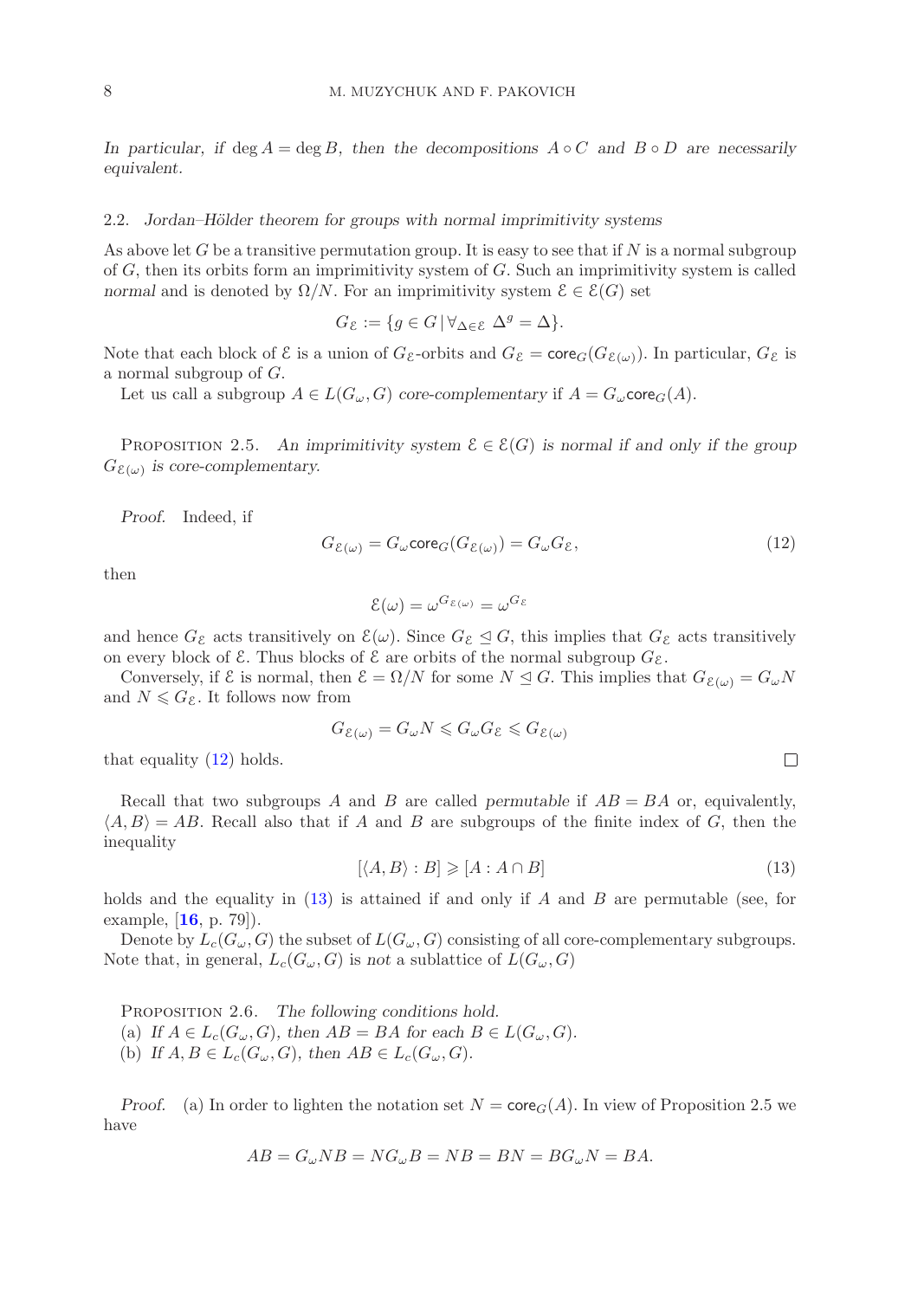(b) Set  $M = \text{core}_G(B)$ . Since  $MN \leq G$  and  $MN \leq AB$ , we have

$$
MN\leqslant \mathrm{core}_G(AB).
$$

It follows now from Proposition 2.5 that

$$
AB=G_\omega NG_\omega M=G_\omega MN\leqslant G_\omega \text{core}_G(AB)\leqslant AB.
$$

Therefore,  $G_{\omega}$ core $_G(AB) = AB$  and hence  $AB \in L_c(G_{\omega}, G)$  by Proposition 2.5.

PROPOSITION 2.7. Let  $A, B \le G$  be permutable subgroups. If  $A \cap B$  is maximal in A and B, then A and B are maximal in  $\langle A, B \rangle = AB$ .

*Proof.* Let  $A_1$  be a subgroup of G satisfying  $A \leq A_1 \leq AB$ . It follows from

 $A \cap B \leqslant A_1 \cap B \leqslant B$ 

that either  $A_1 \cap B = A \cap B$  or  $A_1 \cap B = B$ . It follows now from the Dedekind identity  $A_1 =$  $A(A_1 \cap B)$  that in the first case  $A_1 = A$  while in the second  $A_1 = AB$ .  $\Box$ 

PROPOSITION 2.8. If any two subgroups of  $L(G_\omega, G)$  are permutable, then the lattice  $L(G_\omega, G)$  is modular.

*Proof.* Indeed, if  $A \cap B$  is maximal in A and B, then A and B are maximal in  $\langle A, B \rangle = AB$ by Proposition 2.7.

Suppose now that A and B are maximal in AB and let  $A_1$  be a subgroup of G satisfying  $A \cap B \leqslant A_1 \leqslant A$ . Then

$$
B\leqslant A_1B\leqslant AB
$$

implies that either  $B = A_1 B$  or  $A_1 B = AB$ . If  $B = A_1 B$ , then  $A_1 \leq B$  and therefore  $A_1 =$  $A \cap B$ . On the other hand, if  $A_1B = AB$ , then it follows from  $A \le AB = A_1B$  that, for any  $a \in A$ , there exist  $a_1 \in A_1$  and  $b \in B$  such that  $a = a_1b$ . Since the last equality yields that  $b \in A \cap B$ , this implies that  $A \leq A_1(A \cap B) \leq A_1$  and hence  $A_1 = A$ .  $\Box$ 

Let  $H \le G$  be an arbitrary subgroup and let  $H \setminus G := \{ Hx \mid x \in G \}$ . Denote by  $G // H$  a permutation group arising from the natural action of G on  $H \setminus G$ . Thus  $G//H$  is always considered as a subgroup of  $\text{Sym}(H \setminus G)$ . Note that if  $N \trianglelefteq G$  is contained in H, then the groups  $G//H$  and  $(G/N)//(H/N)$  are permutation equivalent. Below we denote permutation equivalence by  $\cong_n$ .

Say that a transitive permutation group  $G \leqslant \text{Sym}(\Omega)$  satisfies the Jordan–Hölder theorem for imprimitivity systems if any two maximal chains

$$
G_{\omega} = A_0 < \ldots < A_k = G \quad \text{and} \quad G_{\omega} = B_0 < \ldots < B_m = G
$$

of the lattice  $L(G_{\omega}, G)$  have the same length (that is,  $k = m$ ) and there exists a permutation  $\sigma \in S_k$  such that the permutation groups  $A_i//A_{i-1}$  and  $B_{\sigma(i)}/B_{\sigma(i)-1}$ , with  $1 \leq i \leq k$ , are permutation equivalent. Note that if  $G$  is the monodromy group of a rational function  $F$ , then it follows from the correspondence between imprimitivity systems of  $G$  and equivalence classes of decompositions of  $F$  that  $G$  satisfies the Jordan–Hölder theorem for imprimitivity systems if and only if any two maximal decompositions of F

$$
F = U_1 \circ U_2 \circ \dots \circ U_k \quad \text{and} \quad F = V_1 \circ V_2 \circ \dots \circ V_m,
$$

have the same length and there exists a permutation  $\sigma \in S_k$  such that the monodromy groups of  $U_i$  and  $V_{\sigma(i)}$ , with  $1 \leqslant i \leqslant k$ , are permutation equivalent.  $\Box$ 

 $\Box$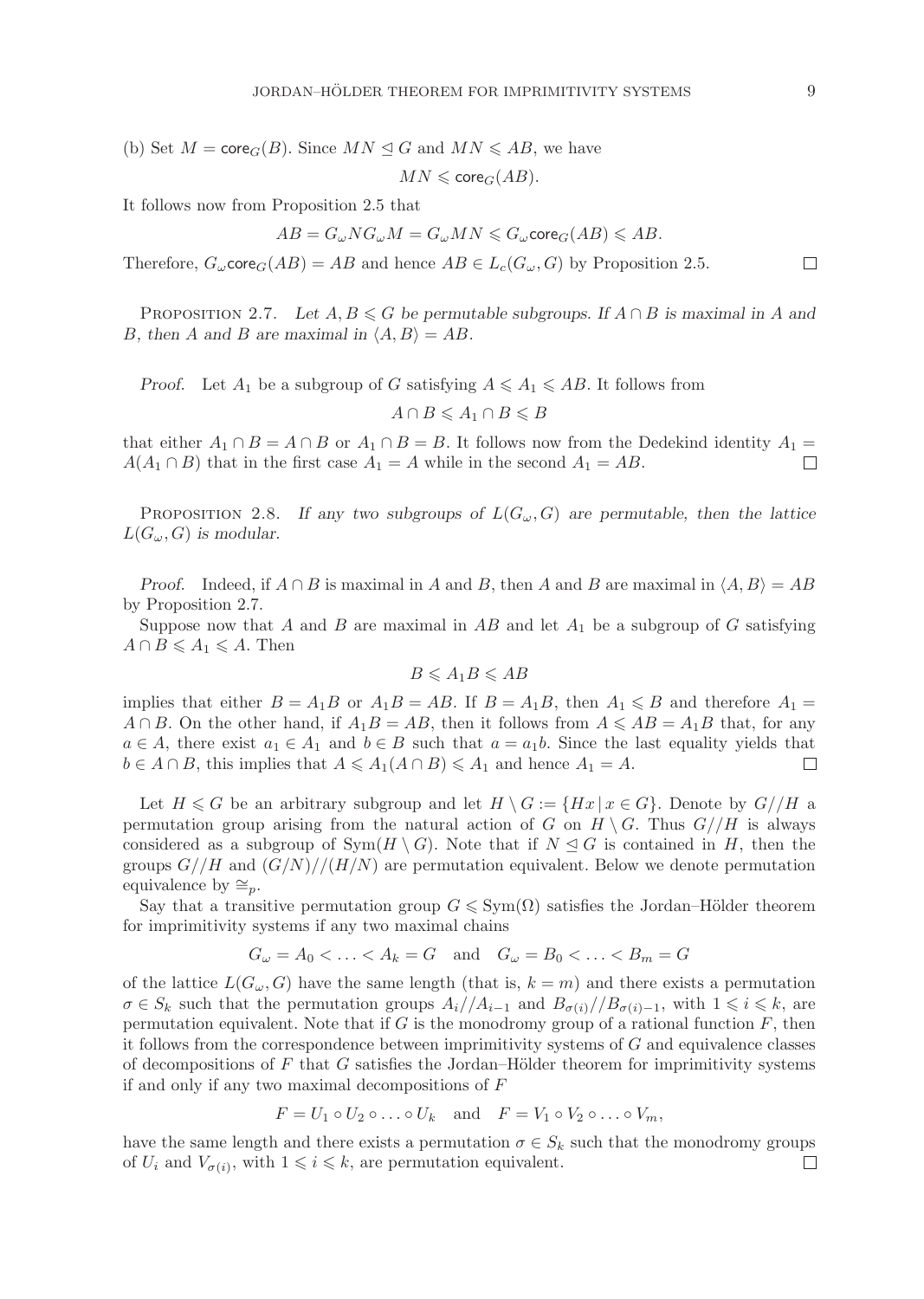THEOREM 2.9. Let G be a permutation group such that  $L(G_{\omega}, G) = L_c(G_{\omega}, G)$ . Then *the lattice*  $L(G_\omega, G)$  *is modular and* G *satisfies the Jordan–Hölder theorem for imprimitivity systems.*

*Proof.* First of all observe that since, by Proposition 2.6, any two subgroups of  $L(G_\omega, G)$ are permutable, it follows from Proposition 2.8 that  $L(G_\omega, G)$  is a modular lattice. Now let

$$
A := G_{\omega} = A_0 < \ldots < A_k = G
$$
 and  $B := G_{\omega} = B_0 < \ldots < B_m = G$ 

be two maximal chains of  $L(G_\omega, G)$ . Since  $L(G_\omega, G)$  is a modular lattice, it follows from Theorem 2.1 that  $k = m$  and A and B are r-equivalent. Therefore by induction it is sufficient to prove the theorem for the case when B and A differ at exactly one place, say  $i \ (1 \leq i \leq k)$ . Clearly, in this case we have

$$
A_{i-1} = B_{i-1} = A_i \cap B_i, \quad A_{i+1} = B_{i+1} = A_i B_i.
$$

In order to lighten the notation set

$$
N := \mathrm{core}_{A_{i+1}}(A_i).
$$

It follows from the equality  $A_i = G_{\omega}$ core $_G(A_i)$  that  $A_i = A_{i-1}$ core $_G(A_i)$ . Therefore,

$$
A_i = A_{i-1} \text{core}_G(A_i) \leqslant A_{i-1} N \leqslant A_i
$$

and hence

$$
A_i = A_{i-1}N = B_{i-1}N
$$

and

$$
A_{i+1} = A_i B_i = A_{i-1} N B_i = B_{i-1} N B_i = B_i N.
$$

Since  $N \leq A_i = B_{i-1}N$  and  $N \leq A_{i+1} = B_iN$ , this implies that

$$
A_{i+1}/A_i = (B_i N)/(B_{i-1} N) \cong_p (B_i N)/N // (B_{i-1} N)/N.
$$

By the Second Isomorphism Theorem the group  $(B_iN)/N$  is isomorphic to the group  $B_i/(B_i \cap N)$  and the image of  $(B_{i-1}N)/N$  under this isomorphism is

$$
B_{i-1}(B_i \cap N)/(B_i \cap N).
$$

Furthermore, it follows from  $N \leq A_i$  that  $B_i \cap N \leq A_i \cap B_i = B_{i-1}$ . Therefore,

$$
B_{i-1}(B_i \cap N)/(B_i \cap N) = B_{i-1}/(B_i \cap N)
$$

and hence

$$
(B_i N)/N // (B_{i-1} N)/N \cong_p B_i/(B_i \cap N) // B_{i-1}/(B_i \cap N).
$$

Finally, since  $B_i \cap N \leq B_i$ , it follows that

$$
B_i/(B_i \cap N) // B_{i-1}/(B_i \cap N) \cong_p B_i // B_{i-1}
$$

and hence  $A_{i+1}/A_i \cong_p B_i/\overline{B}_{i-1}$ . Replacing A and B in the above argument, we obtain similarly that  $B_{i+1}/\overline{B}_i \cong_p A_i/\overline{A}_{i-1}$ . similarly that  $B_{i+1}/\overline{B_i} \cong_{p} A_i/\overline{A_{i-1}}$ .

Recall that a group is called *Hamiltonian* if all its subgroups are normal.

Theorem 2.10. *Let* G *be a permutation group containing a transitive Hamiltonian* subgroup K. Then  $L(G_{\omega}, G)$  is a modular lattice isomorphic to a sublattice of  $L(K)$  and G satisfies the Jordan–Hölder theorem for imprimitivity systems.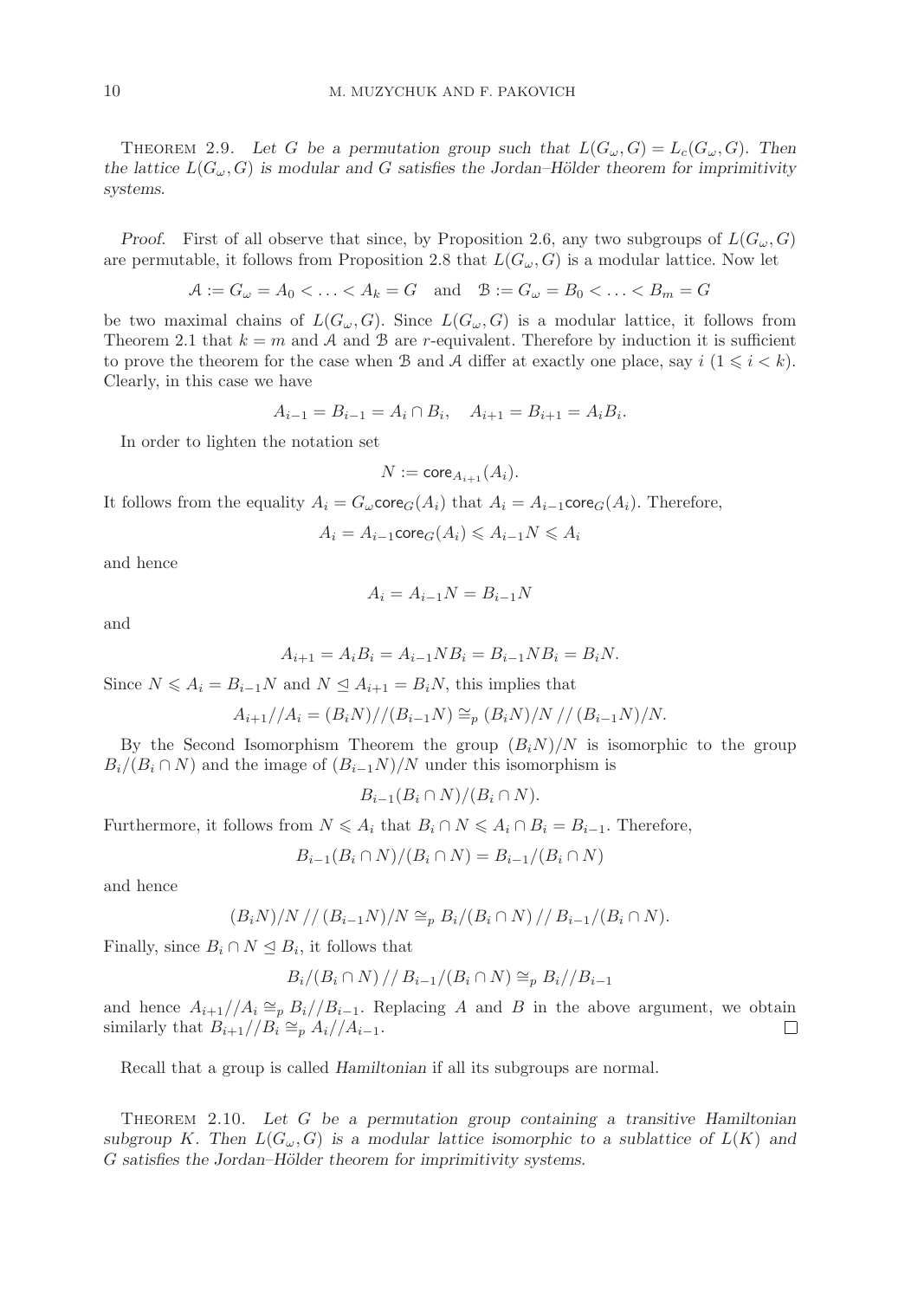*Proof.* It follows from the transitivity of K that  $G = G_{\omega}K$ . Therefore, by the Dedekind monomorphism  $L(G_{\omega}, G)$  is isomorphic to a sublattice of  $L(G_{\omega} \cap K, K)$ . Clearly,  $G_{\omega} \cap K =$  $K_{\omega}$ . Furthermore, since K is Hamiltonian, it follows that the subgroup  $K_{\omega}$  is normal in K and therefore, for any  $\omega' \in \Omega$ , the equality  $K_{\omega} = K_{\omega'}$  holds. This implies that  $K_{\omega} = 1$  and hence  $L(G_{\omega}, G)$  is isomorphic to a sublattice of  $L(K)$ . Since  $L(K)$  is modular by Proposition 2.8, it follows that  $L(G_{\omega}, G)$  is modular as well.

By Theorem 2.9 in order to prove that  $G$  satisfies the Jordan–Hölder theorem it is enough to show that  $L_c(G_{\omega}, G) = L(G_{\omega}, G)$ . Observe first that it follows from  $G = G_{\omega}K$  that, for arbitrary  $A \in L(G_{\omega}, G)$ , the equality

<span id="page-10-0"></span>
$$
\text{core}_G(A) = \bigcap_{g \in K} gAg^{-1} \tag{14}
$$

holds. On the other hand, since K is Hamiltonian, we have:  $A \cap K \triangleleft K$ . Therefore, for each  $g \in K$  we have

$$
g^{-1}(A \cap K)g = A \cap K \leqslant A
$$

implying that

<span id="page-10-1"></span>
$$
A \cap K \leqslant gAg^{-1}.\tag{15}
$$

It follows now from [\(14\)](#page-10-0) and [\(15\)](#page-10-1) that  $A \cap K \leqslant \mathsf{core}_G(A)$  and hence

$$
G_{\omega}(A \cap K) \leqslant G_{\omega} \operatorname{core}_G(A) \leqslant A.
$$

Since by Dedekind's identity  $G_{\omega}(A \cap K) = A$ , we conclude that  $G_{\omega}$ core $_G(A) = A$  for any  $A \in$  $L(G_{\omega}, G)$  and hence  $L_c(G_{\omega}, G) = L(G_{\omega}, G)$  by Proposition 2.5.  $\Box$ 

Corollary 2.11. *Let* F *be a rational function such that its monodromy group contains a transitive Hamiltonian subgroup. Then any two maximal decompositions of* F *are weakly equivalent. Furthermore, for any two decompositions of* F

$$
F = U_1 \circ U_2 \circ \ldots \circ U_k \quad and \quad F = V_1 \circ V_2 \circ \ldots \circ V_k,
$$

*there exists a permutation*  $\sigma \in S_k$  *such that the monodromy groups of*  $U_i$  *and*  $V_{\sigma(i)}$ *, with*  $1 \leq i \leq k$ , are permutation equivalent.

REMARK. Note that the condition of Corollary 2.11 is satisfied in particular if  $K$  is cyclic or abelian. Therefore, Corollary 2.11 generalizes Theorem R.3 and Claim 1 of [**[18](#page-22-9)**], and Theorem 1.3 of  $[19]$  $[19]$  $[19]$ . Note also that if a group G satisfies the Jordan–Hölder theorem for imprimitivity systems, then G automatically possesses the so-called 'Jordan property' defined in [**[15](#page-22-12)**]. In particular, Theorem 2.10 provides a more precise version of [**[15](#page-22-12)**, Proposition 1.2] for permutation groups containing a transitive Hamiltonian subgroup.

# 2.3. *Jordan–H¨older theorem for groups containing a cyclic subgroup with two orbits of different length*

Let  $\Omega$  be a finite set, let  $h \in \text{Sym}(\Omega)$  be a permutation which is a product of exactly two disjoint cycles, and let  $H := \langle h \rangle$ . For the rest of this subsection it is assumed that  $G \leqslant \text{Sym}(\Omega)$ is a transitive permutation group containing H. Without loss of generality we may assume that  $G \leqslant S_n$  and

$$
h = (1 \, 2 \, \dots \, n_1)(n_1 + 1 \, n_1 + 2 \, \dots \, n_1 + n_2),
$$

where  $1 \leq n_1, n_2 < n$  and  $n_1 + n_2 = n$ .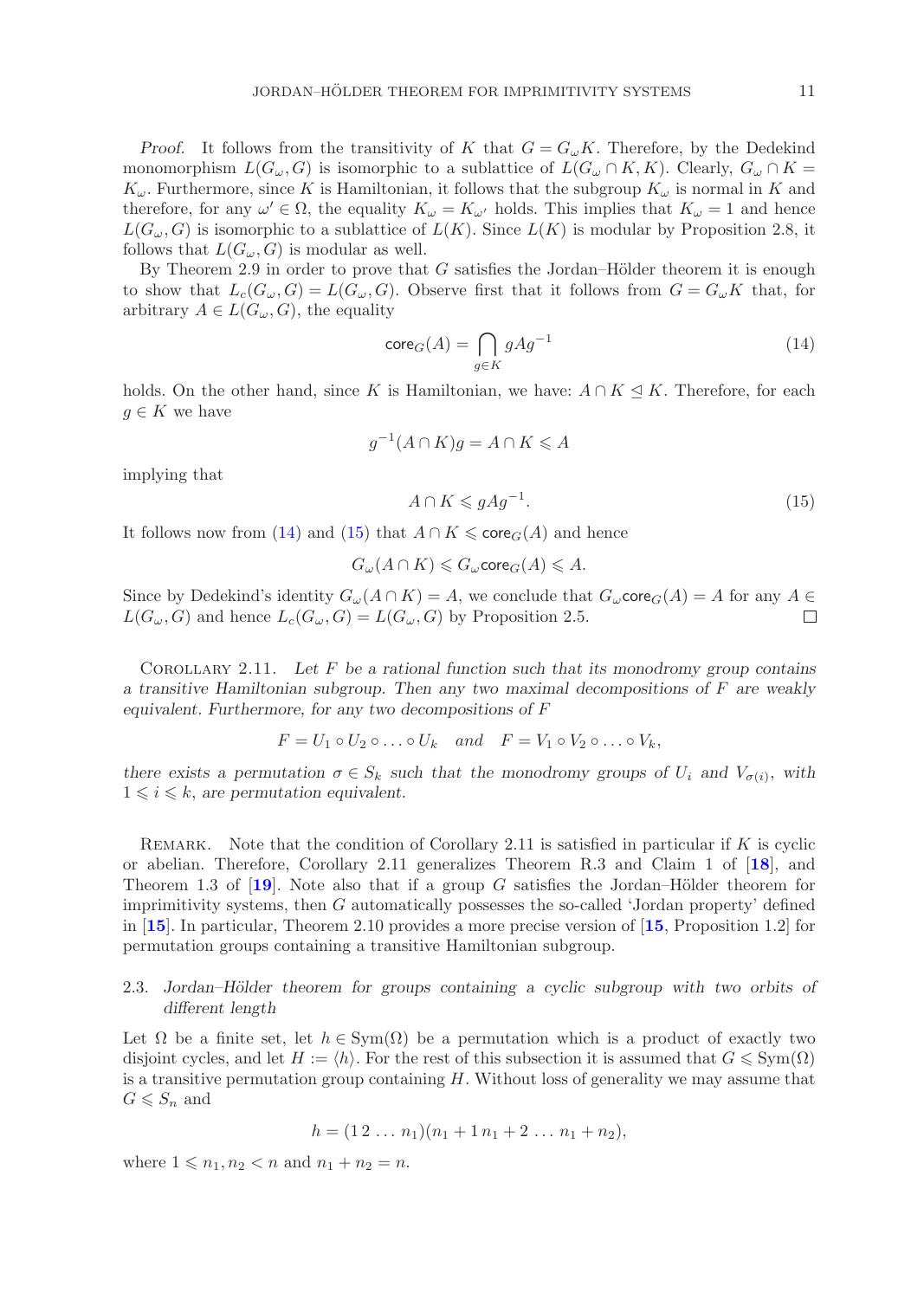Say that an imprimitivity system  $\mathcal{E} \in \mathcal{E}(G)$  is H-transitive or H-intransitive if the action of H on the blocks of  $\mathcal E$  is transitive or intransitive, respectively. Say that a group  $K \in L(G_\omega, G)$  is H-transitive or H-intransitive if the corresponding  $\mathcal{E}_K \in \mathcal{E}(G)$  is H-transitive or H-intransitive, respectively.

Since H permutes blocks of  $\mathcal{E}$ , it is easy to see that if  $\mathcal{E}$  is H-transitive, then there exist numbers  $d \mid n$  and  $i_1, i_2$  with  $1 \leqslant i_1, i_2 \leqslant d$ , such that any block of  $\mathcal{E}$  is equal to  $W_{i_1,d}^1 \cup W_{i_2,d}^2$ , where the symbols  $W_{j,l}^1$  and  $W_{j,l}^2$  denote the union of numbers equal to j by modulo l from the segment  $[1, n_1]$  and from the segment  $[n_1 + 1, n_1 + n_2]$  respectively. On the other hand, if  $\mathcal{E} \in \mathcal{E}(G)$  is H-intransitive, then there exist the numbers  $d_1 | n_1, d_2 | n_2$  and  $i_1, i_2$ , with  $1 \leq i_1 \leq d_1$ ,  $1 \leq i_2 \leq d_2$ , such that

$$
n_1/d_1 = n_2/d_2 = n_{\mathcal{E}} \tag{16}
$$

and any block of  $\mathcal{E}$  is equal either to  $W_{i_1,d_1}^1$  or to  $W_{i_2,d_2}^2$ .

PROPOSITION 2.12. *Any H*-intransitive imprimitivity system  $\mathcal{E} \in \mathcal{E}(G)$  is normal.

*Proof.* In the notation above set  $r = \text{lcm}(d_1, d_2)$  and  $K := \langle h^r \rangle$ . Clearly, we have  $K \leq G_{\mathcal{E}}$ and therefore any orbit of  $G_{\mathcal{E}}$  is a union of orbits of K. The length of any orbit of K on  $[1, n_1]$ is equal to

$$
\frac{n_1}{\gcd(n_1,r)} = \frac{n_{\mathcal{E}}}{\gcd(n_{\mathcal{E}}, r/d_1)}.
$$

On the other hand, the length of any orbit of K on  $[n_1 + 1, n_1 + n_2]$  is equal to

$$
\frac{n_2}{\gcd(n_2,r)} = \frac{n_{\mathcal{E}}}{\gcd(n_{\mathcal{E}},r/d_2)}.
$$

Therefore, the length of any orbit of  $G_{\mathcal{E}}$  on  $\Omega$  is divisible by

$$
\operatorname{lcm}\left(\frac{n_{\mathcal{E}}}{\operatorname{gcd}(n_{\mathcal{E}}, r/d_1)}, \frac{n_{\mathcal{E}}}{\operatorname{gcd}(n_{\mathcal{E}}, r/d_2)}\right) = \frac{n_{\mathcal{E}}}{\operatorname{gcd}(n_{\mathcal{E}}, \operatorname{gcd}(r/d_1, r/d_2))} = n_{\mathcal{E}}.
$$

This implies that an orbits of  $G_{\mathcal{E}}$  coincide with the blocks of  $\mathcal{E}$  and hence  $\mathcal{E}$  is normal.  $\Box$ 

PROPOSITION 2.13. If an H-transitive imprimitivity system  $\mathcal{E} \in \mathcal{E}(G)$  is not normal, then  $n_1 = n_2$  and there exists a normal imprimitivity system  $\mathcal{E}' \leq \mathcal{E}$  such that  $[\mathcal{E} : \mathcal{E}'] = 2$ . *Furthermore,*  $\mathcal{E}'$  *is H-intransitive, its blocks coincide with an orbits of*  $G_{\mathcal{E}}$ *, and for any H*-intransitive imprimitivity system  $\mathcal{F} \in \mathcal{E}(G)$ , such that  $\mathcal{F} \leq \mathcal{E}$ , we have  $\mathcal{F} \leq \mathcal{E}'$ .

*Proof.* In the notation above set  $K = \langle h^d \rangle$ . Clearly, any block  $W^1_{i_1,d} \cup W^2_{i_2,d}$  of  $\mathcal E$  is a union of exactly two orbits of K and  $K \leq G_{\mathcal{E}}$ . Since  $\mathcal{E}$  is not normal, this implies that the orbits of  $G_{\mathcal{E}}$  coincide with the orbits of K. In particular, since the orbits of  $G_{\mathcal{E}}$  have the same length, the same is true for the orbits of K and hence  $n_1 = n_2$ . The remaining statements of the proposition are now obvious.  $\Box$ 

Theorem 2.14. *If a transitive permutation group* G *contains a cyclic subgroup with two orbits of different length, then* L(Gω, G) *is modular and* G *satisfies the Jordan–H¨older theorem for imprimitivity systems.*

*Proof.* It follows from Propositions 2.12 and 2.13 that  $L(G_{\omega}, G) = L_c(G_{\omega}, G)$ . Now the theorem follows from Theorem 2.9. $\Box$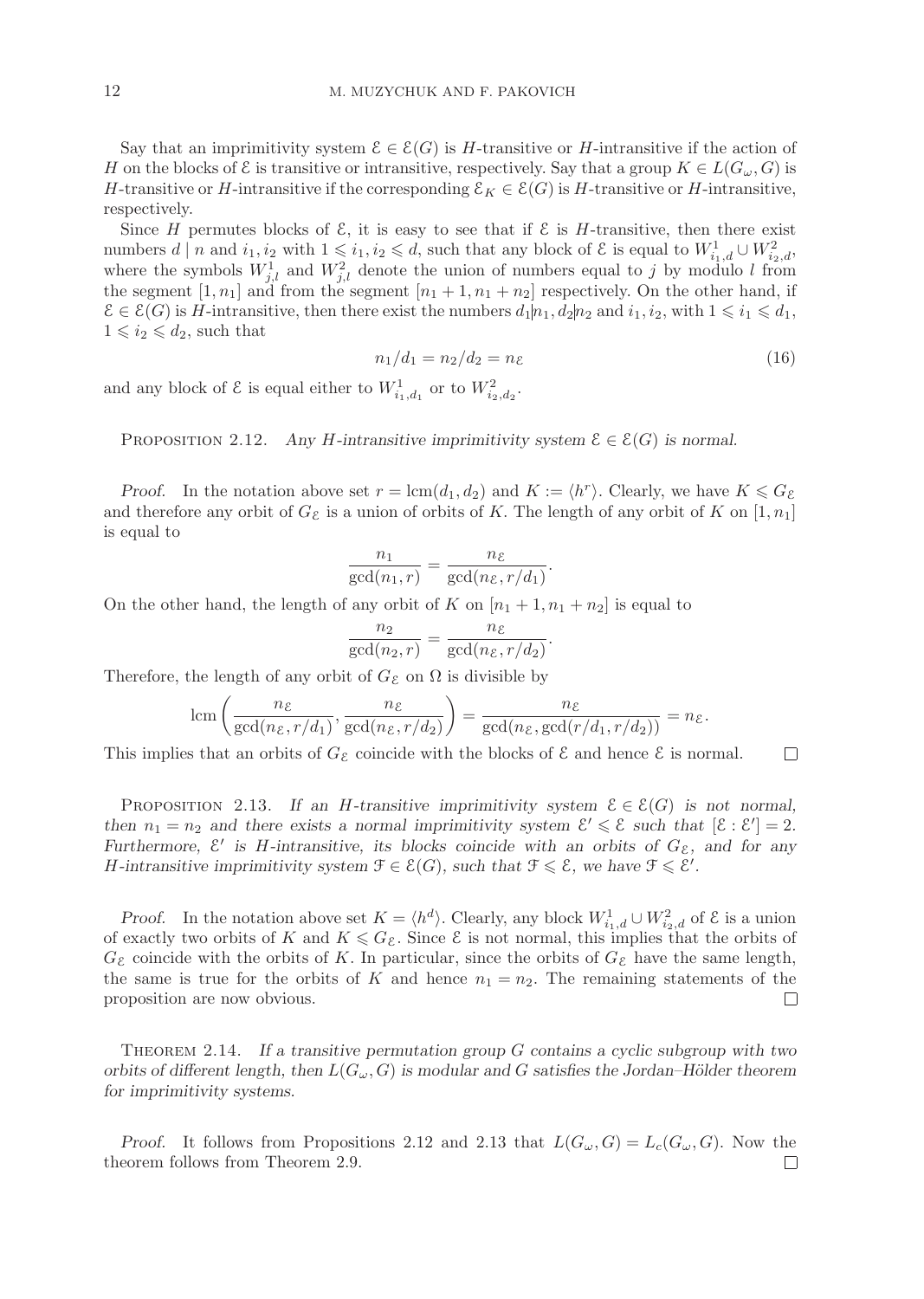Corollary 2.15. *Let* F *be a rational function such that* F *has only two poles and the orders of these poles are distinct. Then any two maximal decompositions of* F *are weakly equivalent. Furthermore, for any two decompositions of* F

$$
F = U_1 \circ U_2 \circ \ldots \circ U_k \quad and \quad F = V_1 \circ V_2 \circ \ldots \circ V_k,
$$

*there exists a permutation*  $\sigma \in S_k$  *such that the monodromy groups of*  $U_i$  *and*  $V_{\sigma(i)}$ *, with*  $1 \leq i \leq k$ , are permutation equivalent.

# 3. *The lattice of imprimitivity systems for groups containing a cyclic subgroup with two orbits*

# 3.1. *Semimodularity and modularity of*  $L(G_\omega, G)$

PROPOSITION 3.1. Let G be a transitive permutation group. Suppose that  $L(G_{\omega}, G)$ *contains the subgroups* E and F *such that*  $[E : E \cap F] = [F : E \cap F] = 2$ . Then  $E \cap F$ *is normal in*  $\langle E, F \rangle$  *and*  $\langle E, F \rangle / E \cap F \cong D_{2m}$ , where  $2m := [\langle E, F \rangle : E \cap F]$ . Furthermore,  $L(E \cap F, \langle E, F \rangle) \cong L(D_{2m}).$ 

*Proof.* Since  $[E : E \cap F] = [F : E \cap F] = 2$ , the subgroup  $E \cap F$  is normal in E and F simultaneously and therefore  $E \cap F \leq \langle E, F \rangle$ . Since

$$
\langle E, F \rangle / (E \cap F) = \langle E / (E \cap F), F / (E \cap F) \rangle
$$

and  $E/(E \cap F) \cong \mathbb{Z}_2$  and  $F/(E \cap F) \cong \mathbb{Z}_2$ , the group  $\langle E/(E \cap F), F/(E \cap F) \rangle$  is isomorphic to  $D_{2m}$  for some  $m \geq 1$  (see, for example,  $[6]$  $[6]$  $[6]$ ). Furthermore, since

$$
[\langle E, F \rangle : (E \cap F)] = |\langle E, F \rangle / (E \cap F)|
$$

we have  $[\langle E, F \rangle : (E \cap F)] = 2m$ . Finally, it is clear that

$$
L(E \cap F, \langle E, F \rangle) \cong L(\langle E, F \rangle / (E \cap F))
$$

and therefore  $L(E \cap F, \langle E, F \rangle) \cong L(D_{2m}).$ 

In the rest of this subsection it is assumed that  $G \leqslant \text{Sym}(\Omega)$  is a transitive permutation group containing H.

PROPOSITION 3.2. *The lattice*  $L(G_\omega, G)$  *is lower semi-modular.* 

*Proof.* Assume the contrary and let  $E_1 \in L(G_\omega, G)$  be a subgroup of G such that

<span id="page-12-0"></span>
$$
E \cap F < E_1 < E,\tag{17}
$$

where  $E, F \in L(G_\omega, G)$ , with  $E \neq F$ , are maximal in  $\langle E, F \rangle$ . Note that then

$$
E_1 \cap F = E \cap F.
$$

If  $E_1$  is permutable with F, then  $\langle E_1, F \rangle = E_1 F$  and by [\(13\)](#page-7-1)

$$
[\langle E_1, F \rangle : F] = [E_1 : E_1 \cap F] = [E_1 : E \cap F] < [E : E \cap F] \leq [\langle E, F \rangle : F].
$$

Therefore,  $\langle E_1, F \rangle < \langle E, F \rangle$ . Since  $F \leq \langle E_1, F \rangle$  and F is maximal in  $\langle E, F \rangle$ , this implies that  $\langle E_1, F \rangle = F$ . Hence,  $E_1 \leq F$  and therefore  $E_1 \leqslant E \cap F$ , in contradiction with the assumption that  $E \cap F < E_1$ .

 $\Box$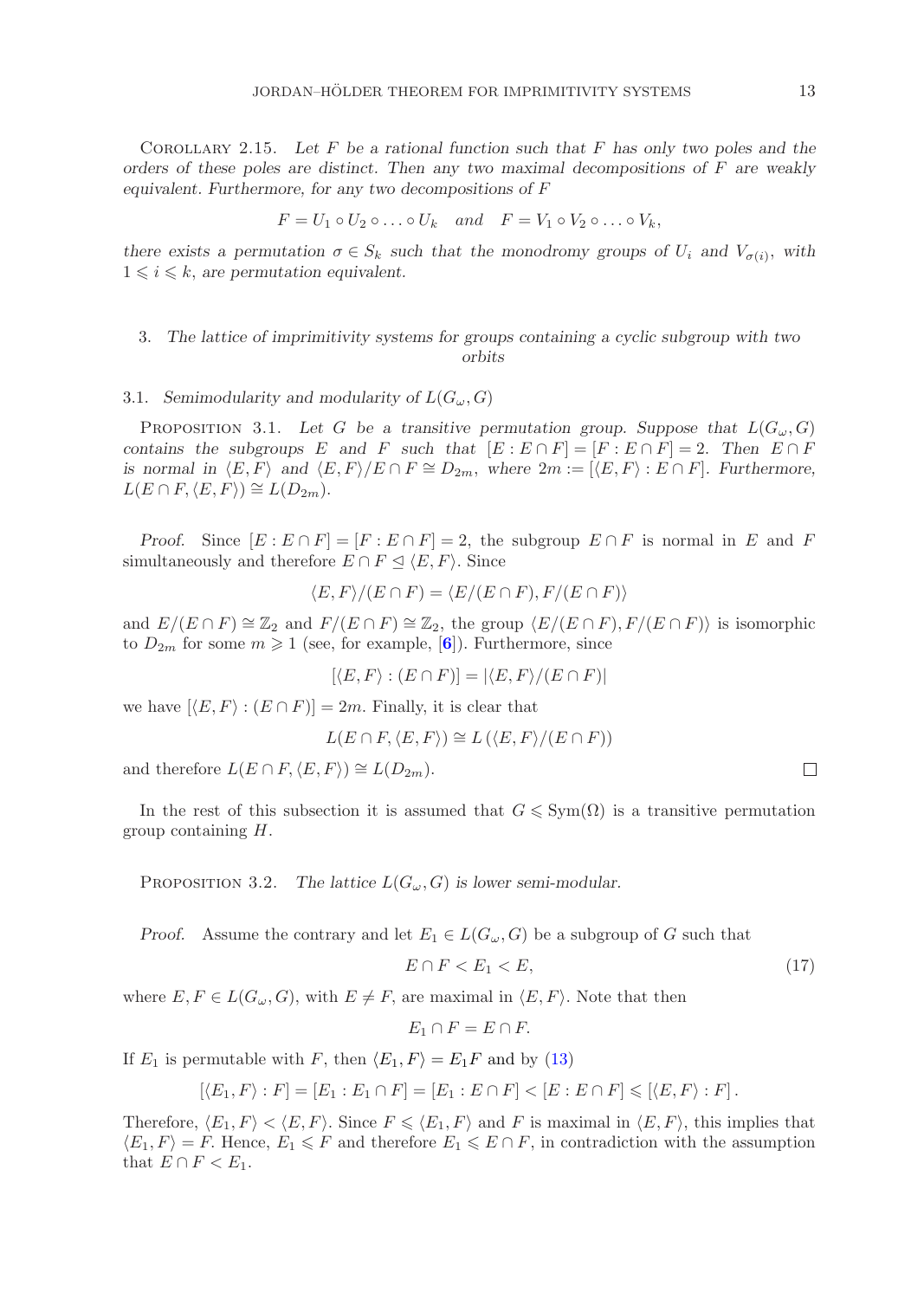Suppose now that F and  $E_1$  are not permutable. Then Proposition 2.6 implies that both  $E_1$ and  $F$  are not core-complementary. It follows now from Propositions 2.5 and 2.13 that there exist  $F', E'_1 \in L_c(G_\omega, G)$  such that  $[E_1 : E'_1] = [F : F'] = 2$ . Note that each of the groups  $F'$  and  $E'_1$  is permutable with any  $X \in L(G_\omega, G)$  by Proposition 2.6. In particular,  $E'_1 F \in L(G_\omega, G)$ and  $EF' \in L(G_{\omega}, G)$ .

It follows from

 $F \leqslant E_1' F \leqslant \langle E, F \rangle$ 

that either  $E_1'F = \langle E, F \rangle$  or  $E_1'F = F$ . If  $E_1'F = \langle E, F \rangle$ , then the inclusions

$$
\langle E, F \rangle \supseteq EF \supseteq E_1F \supseteq E_1'F = \langle E, F \rangle
$$

imply that  $E_1 F = \langle E, F \rangle \in L(G_\omega, G)$ , in contradiction with the assumption that  $E_1$  and F are not permutable. Thus, assume that  $E'_1F = F$ . In this case  $E'_1 \leq F$  and hence  $E'_1 \leq F \cap F$ . Together with  $E \cap F < E_1$  and  $[E_1 : E_1'] = 2$ , this implies that

<span id="page-13-1"></span>
$$
E_1' = E \cap F = E_1 \cap F. \tag{18}
$$

In view of Proposition 2.13 the last equality yields that  $E \cap F$  is H-intransitive and  $E \cap F \leq F'$ . Consequently,

<span id="page-13-0"></span>
$$
E \cap F = E \cap F'.\tag{19}
$$

It follows from

$$
E\leqslant EF'\leqslant \langle E,F\rangle
$$

that either  $EF' = \langle E, F \rangle$  or  $EF' = E$ . If the equality  $EF' = \langle E, F \rangle$  holds, then [\(13\)](#page-7-1) and [\(19\)](#page-13-0) imply the inequality

$$
[F : E \cap F] \leqslant [\langle E, F \rangle : E] = [EF' : E] = [F' : E \cap F'] = [F' : E \cap F] = \frac{1}{2}[F : E \cap F],
$$

which is impossible. Thus, assume that  $EF' = E$ . In this case  $F' \leq E$  and therefore  $F' \leqslant E \cap F \leqslant F$ . Together with  $[F : F'] = 2$  this implies that either  $E \cap F = F$  or  $E \cap F = F'$ . Furthermore, since owing to the maximality of F and E in  $\langle E, F \rangle$  the equality  $F \cap E = F$  is impossible, we may assume that  $F' = E \cap F$ . In this case  $[F : E \cap F] = 2$ . Together with [\(18\)](#page-13-1) and  $[E_1 : E_1'] = 2$ , this implies that

<span id="page-13-3"></span>
$$
[F : E_1 \cap F] = [E_1 : E_1 \cap F] = 2.
$$
\n(20)

It follows now from Proposition 3.1 that the lattice  $L(E_1 \cap F, \langle E_1, F \rangle)$  is isomorphic to the subgroup lattice of a dihedral group  $D_{2m}$ , where  $2m = \{ \langle E_1, F \rangle : E_1 \cap F \}$ . Furthermore, it follows from  $F \leq \langle E_1, F \rangle \leq \langle E, F \rangle$  that either  $\langle E_1, F \rangle = F$  or  $\langle E_1, F \rangle = \langle E, F \rangle$ . The first case is impossible since  $E \cap F \langle E_1 \rangle \langle E_1 \rangle$ . Therefore  $\langle E_1, F \rangle \langle E_1, F \rangle$  and hence

<span id="page-13-2"></span>
$$
L(E \cap F, \langle E, F \rangle) = L(E_1 \cap F, \langle E_1, F \rangle) \cong L(D_{2m}).
$$
\n(21)

Since maximal subgroups of  $D_{2m}$  have prime index, it follows from [\(21\)](#page-13-2) that the number  $p := [\langle E, F \rangle : F]$  is prime and hence

$$
[\langle E, F \rangle : E \cap F] = [\langle E, F \rangle : F][F : E \cap F] = 2p.
$$

On the other hand, by  $(20)$  we have

$$
[\langle E, F \rangle : E \cap F] = [\langle E, F \rangle : E][E : E_1][E_1 : E \cap F] = 2[\langle E, F \rangle : E][E : E_1].
$$

Therefore,  $[\langle E, F \rangle : E][E : E_1] = p$ . Since this equality implies that at least one of the numbers  $[\langle E, F \rangle : E], [E : E_1]$  is equal to one, we conclude that there exists no  $E_1 \in L(G_\omega, G)$  satisfying [\(17\)](#page-12-0) and therefore the lattice  $L(G_{\omega}, G)$  is lower semi-modular.  $\Box$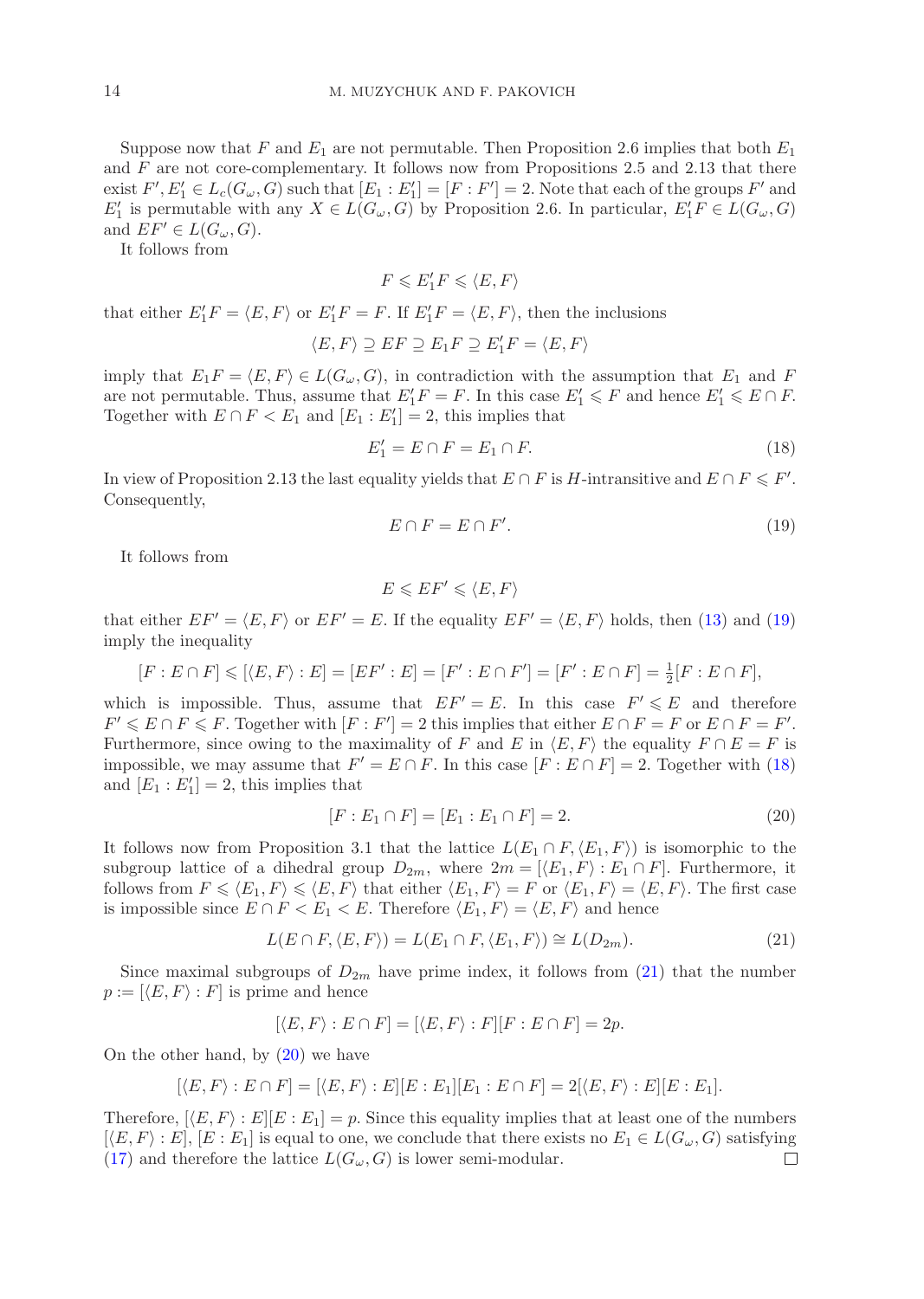PROPOSITION 3.3. Let  $E, F \in L(G_\omega, G)$ , with  $E \neq F$ . Suppose that  $E \cap F$  is maximal in E *and* F. Then either E and F are permutable and E and F are maximal in  $\langle E, F \rangle$ , or  $E \cap F \leq$  $\langle E, F \rangle$  and  $\langle E, F \rangle / (E \cap F) \cong D_{2m}$  for some  $m \geq 1$ . Furthermore,  $L(E \cap F, \langle E, F \rangle) \cong L(D_{2m})$ .

*Proof.* If E and F are permutable, then E and F are maximal in  $\langle E, F \rangle = EF$  by Proposition 2.7. Hence, suppose that  $E$  and  $F$  are not permutable and consider the core-complementary subgroups  $E' < E$  and  $F' < F$  from Proposition 2.13.

It follows from

$$
E \cap F \leqslant E'(E \cap F) \leqslant E
$$

that either  $E'(E \cap F) = E$  or  $E'(E \cap F) = E \cap F$ . In the first case we obtain

$$
EF = E'(E \cap F)F = E'F \in L(G_{\omega}, G)
$$

that contradicts the assumption that E and F are not permutable. Therefore  $E'(E \cap F)$  $E \cap F$  or, equivalently,  $E' \leqslant E \cap F$ . Since  $[E : E'] = 2$ , this implies that  $E' = E \cap F$ . Analogously,  $F' = E \cap F$ . Thus

$$
[E: E \cap F] = [F: E \cap F] = 2.
$$

Now Proposition 3.1 yields the result.

COROLLARY 3.4. Let  $E, F \in L(G_\omega, G)$  be maximal in  $\langle E, F \rangle$ . Then  $E \cap F$  is maximal in E and F and either  $EF = FE$ , or  $E \cap F \subseteq \langle E, F \rangle$  and  $\langle E, F \rangle / (E \cap F) \cong D_{2m}$  for a prime m.

*Proof.* By Proposition 3.2 the group  $E \cap F$  is maximal in F and E. If E and F are not permutable, then Proposition 3.3 implies that  $E \cap F \subseteq \langle E, F \rangle$  and  $\langle E, F \rangle / (E \cap F) \cong D_{2m}$  for some  $m \geq 1$ . Furthermore, since F is maximal in  $\langle E, F \rangle$ , the group  $F/(E \cap F) \cong \mathbb{Z}_2$  is maximal in the group  $\langle F, E \rangle / (E \cap F) \cong D_{2m}$  and therefore m is prime.  $\Box$ 

We can summarize Propositions 3.2 and 3.3 as follows.

Theorem 3.5. *Let* G *be a transitive permutation group containing a cyclic subgroup* with two orbits. Then the lattice  $L(G_\omega, G)$  is lower semi-modular. Furthermore,  $L(G_\omega, G)$  is *modular unless there exists an interval of*  $L(G_\omega, G)$  *which is isomorphic to the subgroup lattice of a dihedral group.*

*Proof.* By Proposition 3.2 the lattice  $L(G_{\omega}, G)$  is lower semi-modular. If it is not modular, then the existence of an interval isomorphic to  $L(D_{2m})$  follows from Proposition 3.3.  $\Box$ 

Corollary 3.6. *Let* F *be a rational function such that its monodromy group contains a cyclic subgroup with at most two orbits. Then any two maximal decompositions of* F *are weakly equivalent. Furthermore, if*

 $F = F_1 \circ F_2 \circ \ldots \circ F_k$  and  $F = R_1 \circ R_2 \circ \ldots \circ R_k$ 

*are two decompositions of* F, then the set of degrees of the functions  $F_i$ , with  $1 \leq i \leq k$ , *coincides with the set of degrees of the functions*  $G_i$ , with  $1 \leq i \leq k$ .

*Proof.* The first part of corollary follows from Theorem 3.5 and Corollary 2.2. Furthermore, it follows from the first part that in order to prove the second part it is enough to establish

 $\Box$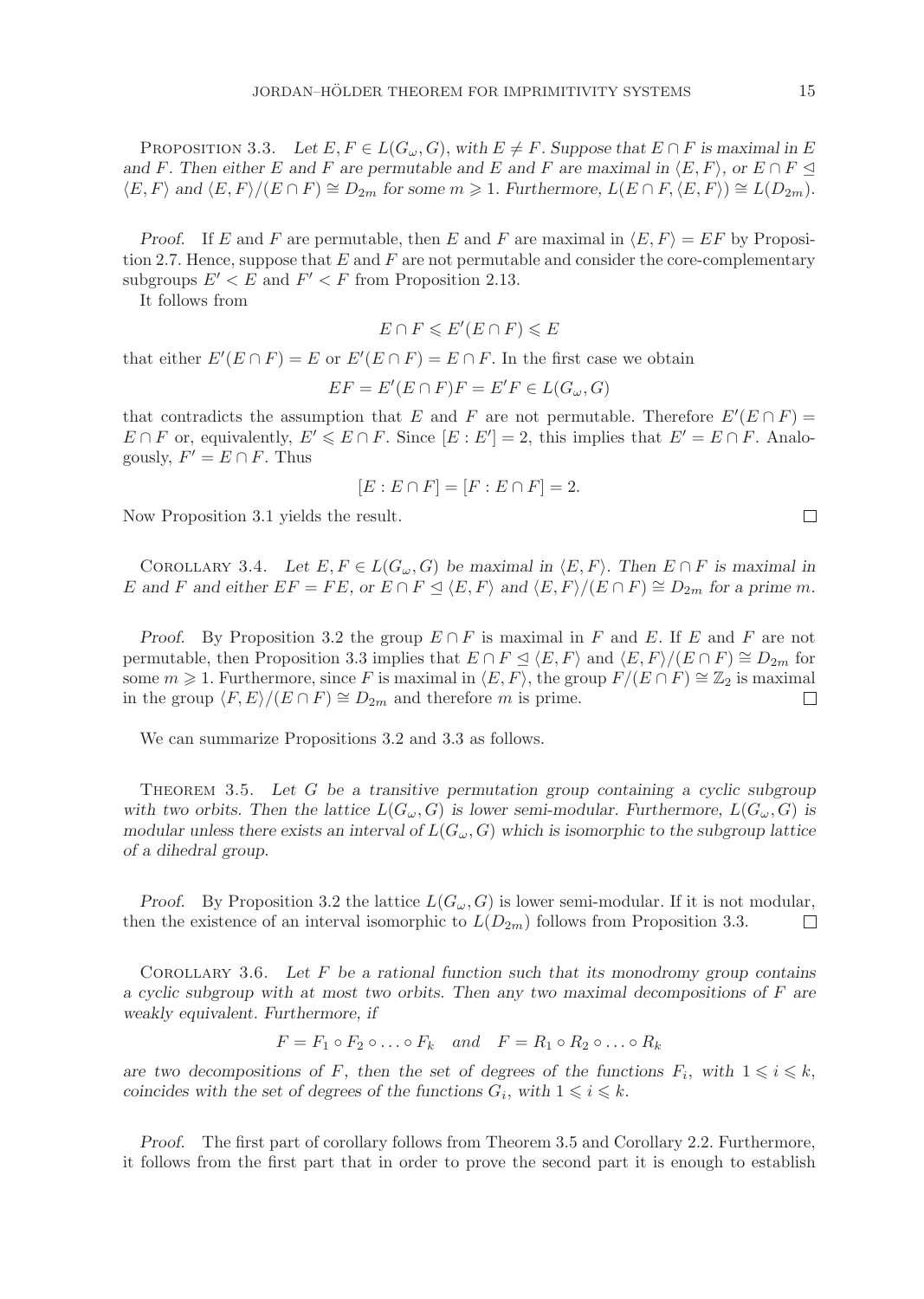that if A and B are subgroups of G such that  $A \cap B$  is maximal in A and B, and A and B are maximal in  $\langle A, B \rangle$ , then the sets  $\{ [\langle A, B \rangle : B], [B : A \cap B] \}$  and  $\{ [\langle A, B \rangle : A], [A : A \cap B] \}$ coincide. If A and B are permutable, then this is a corollary of formula  $(13)$ . On the other hand, if A and B are not permutable, then the property needed easily follows from Corollary 3.4.  $\Box$ 

REMARK. The proof of Theorem 3.5 given above is a simplified version of the proof given in the earlier preprint of the authors [**[20](#page-22-18)**].

3.2. *Non-permutable subgroups of* L(G1, G) *and algebraic curves having a factor of genus 0 with at most two points at infinity*

The following result is the algebraic counterpart of [**[9](#page-22-23)**, Proposition 2] (see also [**[4](#page-22-2)**, Theorem 8.1; **[26](#page-22-11)**, Theorem 3.5]).

Proposition 3.7. *Let* G *be a group, and let* A *and* B *be non-permutable subgroups of* G*. Then there exist non-permutable subgroups*  $\hat{A}$  and  $\hat{B}$  of G such that  $A \leq \hat{A}$  and  $B \leq \hat{B}$ , and  $\mathsf{core}_G\hat{A} = \mathsf{core}_G\hat{B}.$ 

*Proof.* For  $C \le G$  denote by  $d(C)$  a maximal number such that there exists a maximal chain of subgroups

$$
C = C_0 < C_1 < \ldots < C_{d(C)} = G.
$$

We use the induction on the number  $d = d(A) + d(B)$ . In order to lighten notation, set  $N =$  $\operatorname{core}_G A$  and  $M = \operatorname{core}_G B$ .

First of all note that the subgroups AM and BN are not permutable since

$$
(AM)(BN) = AB, \quad (BN)(AM) = BA.
$$

In particular,  $AM \neq G$  and  $BN \neq G$ . Hence, if  $d = 2$  (that is, if both A and B are maximal in G), then  $AM = A$  and  $BN = B$ , and hence  $M \leq A$  and  $N \leq B$ . Since  $M \leq G$  and  $N \leq G$ , this implies that  $M \leq N$  and  $N \leq M$ , and hence  $M = N$ . Therefore, if  $d = 2$ , then we can set  $A := A$  and  $B := B$ .

Assume now that  $d > 2$ . If  $d(AM) < d(A)$  or  $d(BN) < d(B)$ , then the proposition follows from the induction assumption. On the other hand, if  $d(AM) = d(A)$  and  $d(BN) = d(B)$ , then as above  $AM = A$ ,  $BN = B$ , and  $M = N$ . Therefore, we can set  $\tilde{A} := A$  and  $\tilde{B} := B$ .  $\Box$ 

Proposition 3.7 together with previous results allows us to describe non-permutable subgroups of  $L(G_\omega, G)$ .

Theorem 3.8. *Let* G *be a transitive permutation group containing a cyclic subgroup with two orbits and let*  $E, F \in L(G_\omega, G)$  *be non-permutable subgroups of* G *such that*  $\langle E, F \rangle = G$ *. Then there exists*  $N \trianglelefteq G$  *such that*  $E \cap F \leq N$  *and*  $G/N \cong D_{2m}$  *for some*  $m \geq 1$ *.* 

*Proof.* By Proposition 3.7 there exist non-permutable subgroups  $\hat{E}$  and  $\hat{F}$  of G such that  $E \leq \hat{E}$  and  $F \leq \hat{F}$ , and  $\text{core}_G \hat{E} = \text{core}_G \hat{F}$ . Furthermore, Proposition 2.6 implies that both  $\hat{E}$ and  $\hat{F}$  are not core-complementary. Therefore, by Propositions 2.12 and 2.13

<span id="page-15-0"></span>
$$
[\hat{E} : \hat{E}'] = 2, \quad [\hat{F} : \hat{F}'] = 2,
$$
\n(22)

where  $\hat{E}' = (\text{core}_G \hat{E}) G_{\omega}$  and  $\hat{F}' = (\text{core}_G \hat{F}) G_{\omega}$ .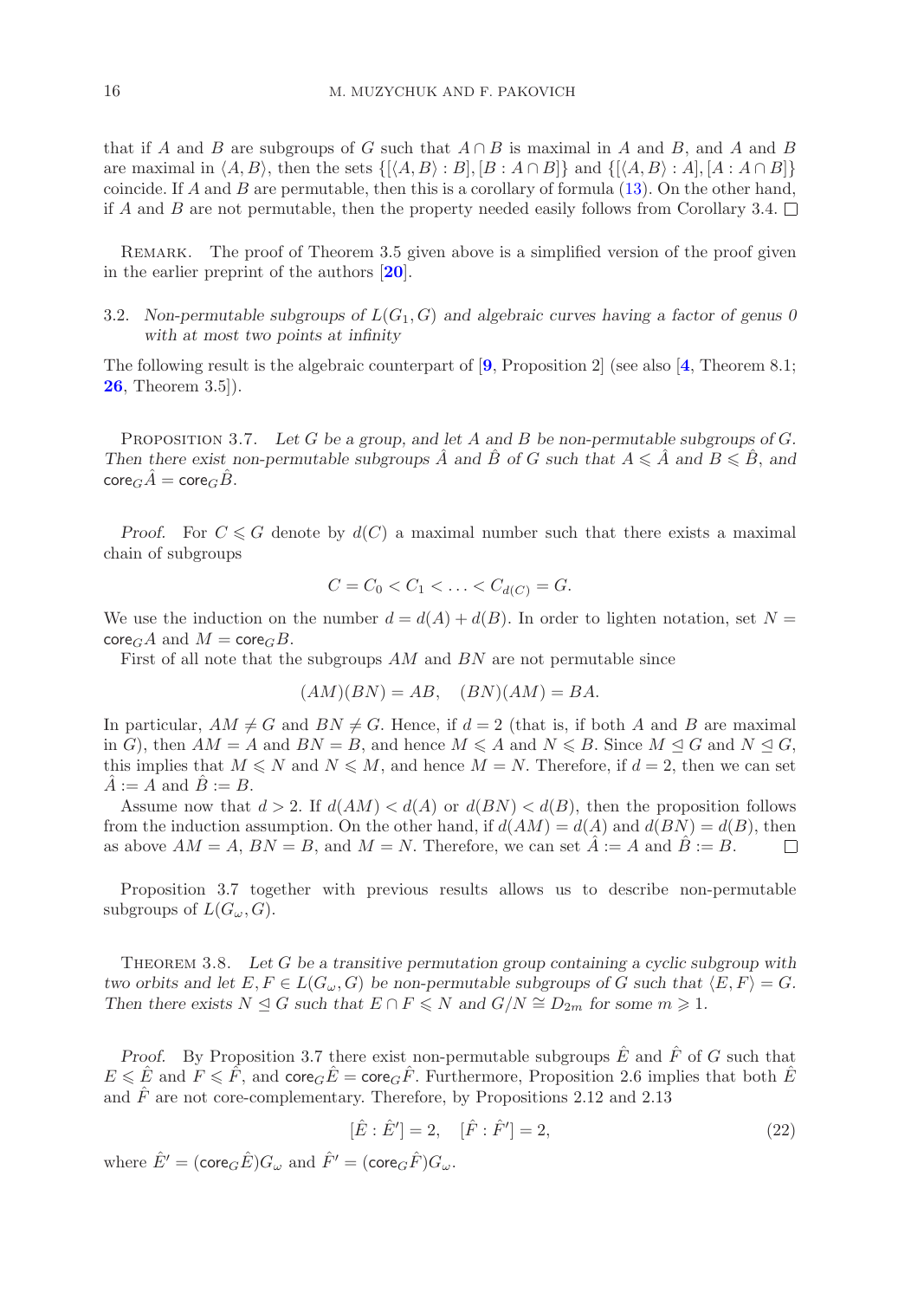Since core<sub>G</sub> $\hat{E}$  = core<sub>G</sub> $\hat{F}$ , we obtain  $\hat{E}' = \hat{F}' \leq \hat{E} \cap \hat{F}$ . On the other hand, the inequality  $\hat{E}\hat{F}\neq \hat{F}\hat{E}$  implies that  $\hat{E}\cap \hat{F}$  is a proper subgroup of both  $\hat{E}$  and  $\hat{F}$ . It follows now from [\(22\)](#page-15-0) that  $\hat{E}' = \hat{F}' = \hat{E} \cap \hat{F}$  and  $[\hat{E} : \hat{F} \cap \hat{F}] = [\hat{F} : \hat{F} \cap \hat{F}] = 2$ . Therefore, the theorem follows from Proposition 3.1 taking into account that  $E \cap F \leq \hat{E} \cap \hat{F}$ .  $\Box$ 

Theorem 3.8 has an interesting connection with the problem of describing the algebraic curves

<span id="page-16-0"></span>
$$
A(x) - B(y) = 0 \tag{23}
$$

having a factor of genus 0 with at most two points at infinity. This problem is closely related to number theory and in this context was studied in the papers [**[4](#page-22-2)**, **[8](#page-22-3)**]. In particular, in [**[4](#page-22-2)**] a complete classification of such curves (defined over any field  $k$  of characteristic zero) was obtained. Another proof of this classification (over C) was given in the paper [**[26](#page-22-11)**] in the context of description of double decompositions

<span id="page-16-1"></span>
$$
L = A \circ B = C \circ D \tag{24}
$$

of rational functions  $L$ , with at most two poles, into compositions of rational functions. The last problem turns out to be more general than the previous one since if the curve [\(23\)](#page-16-0) has an irreducible factor of genus 0 with two points at infinity, then this factor may be parameterized by some Laurent polynomials and therefore there exist Laurent polynomials  $L, L_1$ , and  $L_2$  such that the equality

<span id="page-16-2"></span>
$$
L = A \circ L_1 = B \circ L_2 \tag{25}
$$

holds. On the other hand, there exist double decompositions [\(24\)](#page-16-1) which cannot be reduced to decompositions [\(25\)](#page-16-2).

Both proofs of the classification of curves [\(23\)](#page-16-0) having a factor of genus 0 with at most two points at infinity split into two parts: the first one is the analysis of the condition that, under the assumption that [\(23\)](#page-16-0) is irreducible, the genus of [\(23\)](#page-16-0) is zero, and the second one is the reduction of the general case to the case when [\(23\)](#page-16-0) is irreducible. The first part essentially consists of a straightforward although highly laborious analysis of the formula which calculates the genus of  $(23)$  via the branching data of A and B, while the second part requires some more sophisticated considerations.

Denote by G the monodromy group of L, and let  $G_A$  and  $G_B$  be subgroups of  $L(G_\omega, G)$ corresponding to decompositions [\(25\)](#page-16-2). Then the condition that [\(23\)](#page-16-0) is reducible is equivalent to the condition that  $G_A G_B \neq G$ . Therefore, Theorem 3.8 can be viewed as an algebraic counterpart of the portion of the discussed classification related to the reducible case, and implies easily the corresponding result (cf. [**[4](#page-22-2)**, Theorem 9.3; **[26](#page-22-11)**, Theorem 7.3]).

Proposition 3.9. *Suppose that curve* [\(23\)](#page-16-0) *is reducible and has a factor of genus 0 with at most two points at infinity. Then there exist the polynomials* R,  $\hat{A}$ ,  $\hat{B}$ , and  $\mu$ , *where* deg  $\mu = 1$ , *such that*

<span id="page-16-3"></span>
$$
A = R \circ \tilde{A}, \quad B = R \circ \tilde{B} \tag{26}
$$

*and either the curve*  $\tilde{A}(x) - \tilde{B}(y) = 0$  *is irreducible, or* 

$$
\tilde{A} = -T_{lr} \circ \mu, \quad \tilde{B} = T_{ls} \circ \mu,
$$
\n(27)

*where*  $T_{lr}$  *and*  $T_{ls}$  *are the corresponding Chebyshev polynomials with*  $r, s \geq 1, l > 2$ , *and*  $gcd(r, s)=1.$ 

*Proof.* Without loss of generality we may assume that there exists no polynomial R, with deg  $R > 1$ , such that [\(26\)](#page-16-3) holds for some polynomials  $\tilde{A}$  and  $\tilde{B}$ , or equivalently that  $\langle G_A, G_B \rangle =$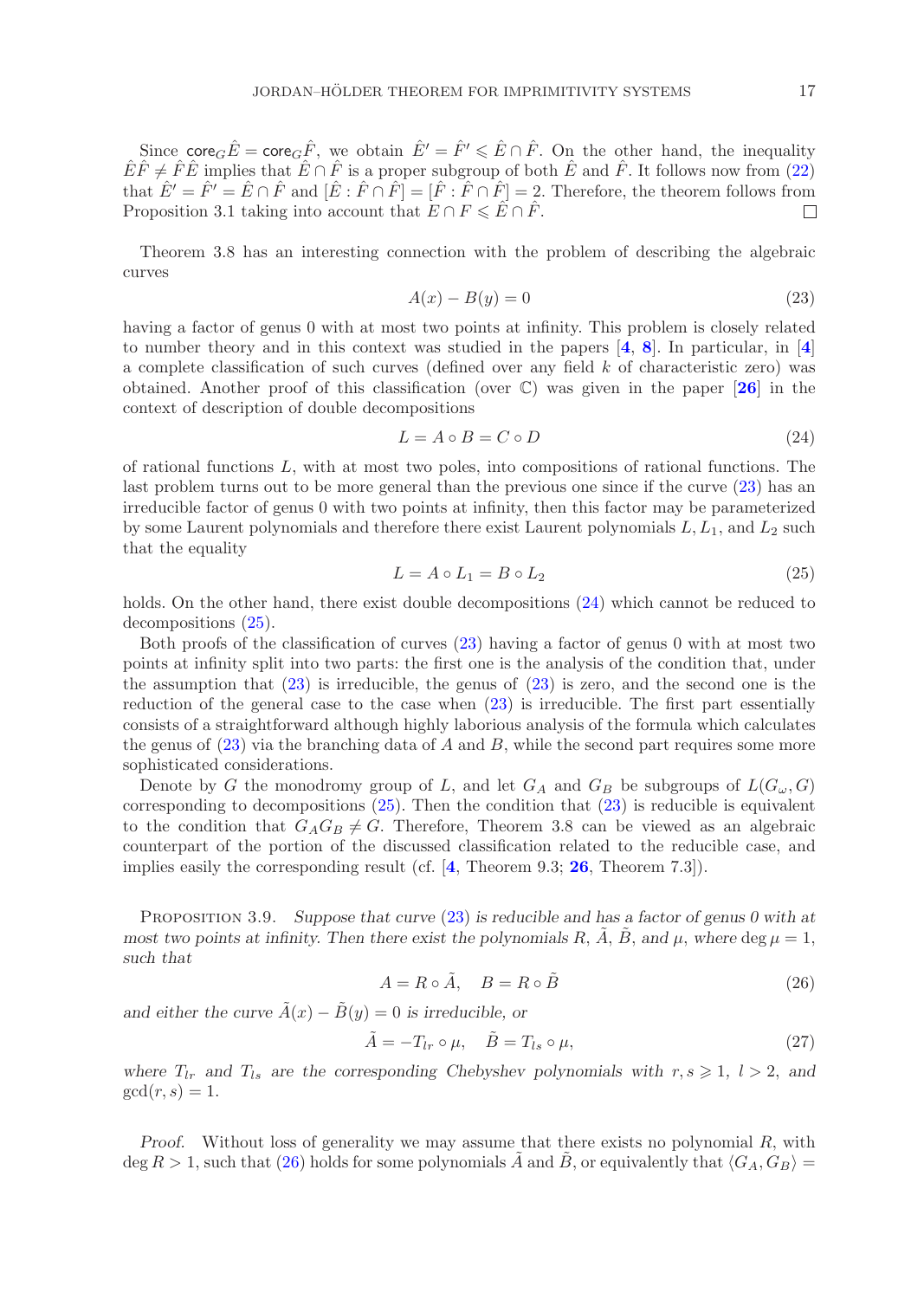G. If curve [\(23\)](#page-16-0) is irreducible, then there is nothing to prove and so assume that [\(23\)](#page-16-0) is reducible. In this case  $L_1$  and  $L_2$  are not polynomials since otherwise Corollary 2.4 and the assumption about solutions of [\(26\)](#page-16-3) imply the equality gcd(deg A, deg B) = 1 which in its turn implies easily the irreducibility of curve  $(23)$ . Therefore, the cyclic subgroup H of G generated by the permutation corresponding to a loop around infinity has two orbits.

It follows now from Theorem 3.8 that there exists  $N \trianglelefteq G$  such that  $N \in L(G_{\omega}, G)$  and  $G/N \cong D_{2m}$  for some  $m \geq 1$ . Furthermore, since  $N \trianglelefteq G$  the action of G on the cosets of N is regular. Therefore,

$$
G//N \cong_p (G/N)_r \cong_p (D_{2m})_r
$$

where  $X_r$  denote the right regular permutation representation of X.

Hence there exists a decomposition  $L = U \circ V$  of L such that the monodromy group of U is a regular covering of the sphere with the dihedral monodromy group. By the well-known classification of regular coverings of the sphere, which goes back to Klein (see [**[14](#page-22-13)**] and the appendix), this implies that

$$
U = \mu_1 \circ \frac{1}{2} \left( z^m + \frac{1}{z^m} \right) \circ \mu_2,
$$

where  $\mu_1$  and  $\mu_2$  are automorphisms of the sphere.

Clearly, without loss of generality we may assume that  $\mu_1 = z$ . Furthermore, since L has poles only at the points 0 and  $\infty$ , it follows from  $L = U \circ V$  that  $\mu_2 \circ V = z^{\pm n} \circ (cz)$  for some  $n \geqslant 1$  and  $c \in \mathbb{C}$ . Therefore,

<span id="page-17-0"></span>
$$
L = \frac{1}{2} \left( z^{mn} + \frac{1}{z^{mn}} \right) \circ (cz) \tag{28}
$$

and  $G = D_{2mn}$ . Now the proposition follows easily from the description of possible double decompositions of function [\(28\)](#page-17-0) (see Appendix below).  $\Box$ 

### *Appendix*

In this appendix we describe the structure of maximal decompositions of rational functions which are regular coverings of the sphere that is of the functions for which  $G_{\omega} = e$ . These functions, appearing in a variety of different contexts from differential equations to Galois theory, were first described by Klein  $[14]$  $[14]$  $[14]$ . For such a function f its monodromy group G is isomorphic to its automorphism group and therefore is isomorphic to a finite subgroup of Aut  $\mathbb{CP}^1$ . Any such subgroup is isomorphic to one of the groups:  $C_n$ ,  $D_{2n}$ ,  $A_4$ ,  $S_4$ , and  $A_5$  and the corresponding function f is defined by its group up to a composition  $\mu_1 \circ f \circ \mu_2$ , where  $\mu_1$ ,  $\mu_2 \in \mathrm{Aut}\,\mathbb{CP}^1$ .

The Klein functions provide the simplest examples of rational functions for which the first Ritt theorem fails to be true. Indeed, if  $f$  is a Klein function, then its maximal decompositions correspond to the maximal chains of subgroups of its monodromy group  $G$ . Therefore, in order to find counterexamples to the first Ritt theorem, it is enough to find non-r-equivalent maximal chains of subgroups of G. For the groups  $C_n$  and  $D_n$  such chains do not exist while for the groups  $A_4$ ,  $S_4$ , and  $A_5$  they do. For example, it is easy to see that

<span id="page-17-1"></span>
$$
e < C_2 < V_4 < A_4, \quad e < C_3 < A_4,\tag{A.1}
$$

where  $C_2$  or  $C_3$  is a cyclic group of order 2 or 3, respectively, and  $V_4$  is the Klein four-group, are the maximal chains of different length in  $A_4$  and therefore for the corresponding Klein function the first Ritt theorem fails to be true. The fact that the first Ritt theorem is not true for arbitrary rational functions was already observed by Ritt in [**[28](#page-22-0)**]. Although Ritt did not give any indications about the nature of such examples (see the discussion in [**[2](#page-22-24)**, **[10](#page-22-25)**, **[11](#page-22-26)**]), the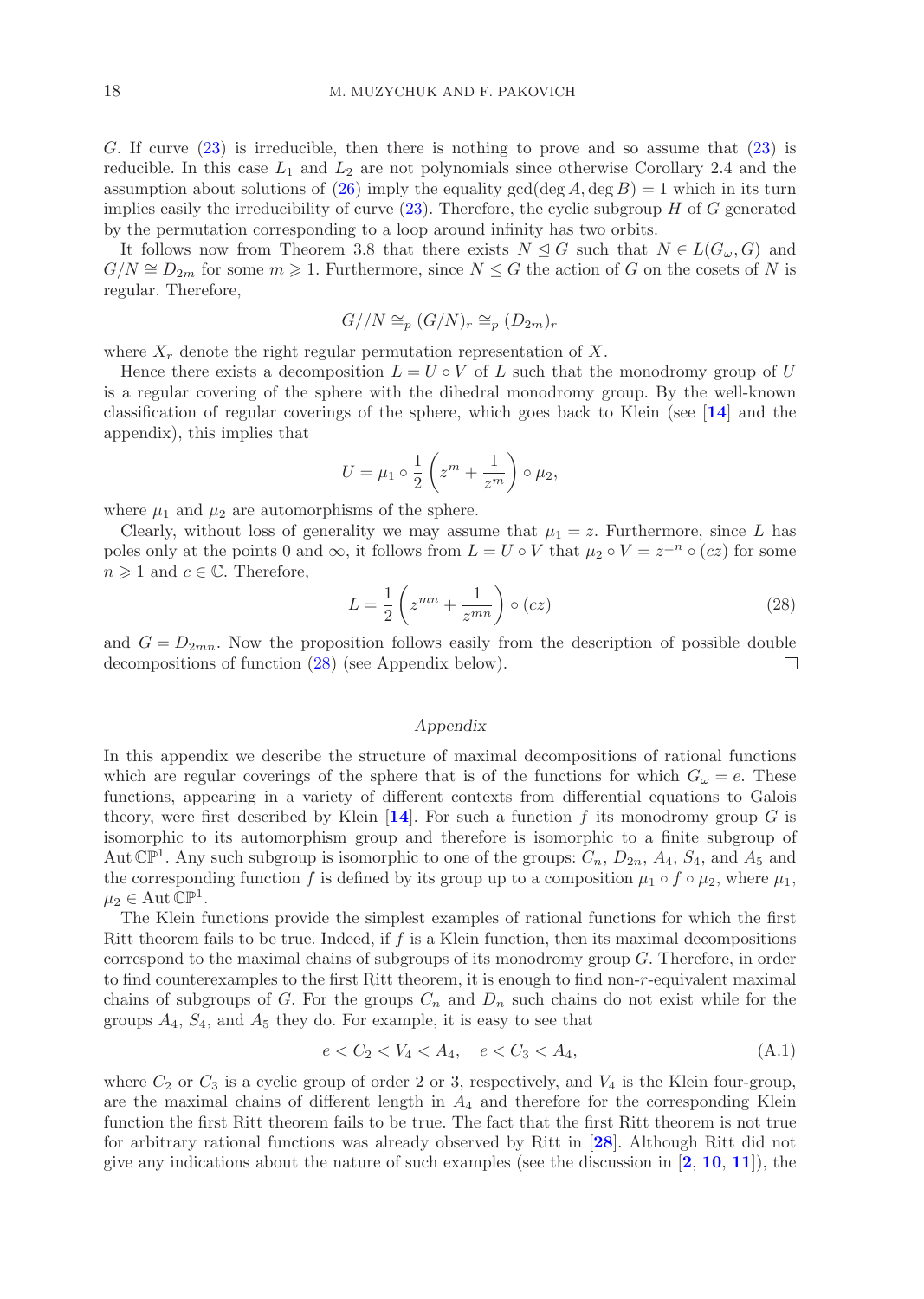fact that the Klein functions corresponding to  $A_4$ ,  $S_4$ , and  $A_5$  were mentioned by him in [[29](#page-22-27)] suggests that he meant exactly these functions.

Below we give a detailed analysis of the decompositions of the Klein functions. We show that, for a function f corresponding to  $A_4$  or  $S_4$ , the number of weak equivalence classes of its maximal decompositions equals two and that two non-equivalent maximal decompositions of  $f$ are weakly equivalent if and only if they have the same length. On the other hand we show that the function corresponding to  $A_5$  has six weak equivalence classes of maximal decompositions, five of which have the same length. Besides, we give several related explicit examples of nonweakly equivalent maximal decompositions. In particular, we give an example of a rational function with three poles for which the first Ritt theorem fails to be true.

# A.1. Decompositions of  $f_{C_n}$  and  $f_{D_{2n}}$

For the cyclic and dihedral groups the representatives of the corresponding classes of Klein functions are

$$
f_{C_n} = z^n
$$
,  $f_{D_{2n}} = \frac{1}{2} \left( z^n + \frac{1}{z^n} \right)$ 

and by Corollary 3.6 all maximal decompositions of these functions are weakly equivalent. Observe that any decomposition of  $f_{C_n}$  into a composition of two functions is equivalent to the decomposition

$$
z^{n/d} \circ z^d,
$$

where d | n, while any decomposition of  $f_{D_{2n}}$  is equivalent either to the decomposition

$$
\frac{1}{2}\left(z^n + \frac{1}{z^n}\right) = \frac{1}{2}\left(z^{n/d} + \frac{1}{z^{n/d}}\right) \circ z^d,
$$

where  $d | n$ , or to the decomposition

$$
\frac{1}{2}\left(z^n + \frac{1}{z^n}\right) = \mu^{n/d} T_{n/d} \circ \frac{1}{2}\left(\mu z^d + \frac{1}{\mu z^d}\right),
$$

where  $d|n$  and  $\mu^{2n/d} = 1$ .

### A.2. *Decompositions of*  $f_{A_4}$

The subgroup lattice of the group  $A_4$  can be described as follows. The group  $A_4$  has three pairwise conjugate subgroups  $C_2^1, C_2^2$ , and  $C_2^3$  of order 2 which are contained in a unique subgroup of order 4 which is the Klein four-group  $V_4 = \{e,(12)(34),(13)(24),(14)(23)\}.$  In addition,  $A_4$  has four conjugated subgroups  $C_3^1, C_3^2, C_3^3$ , and  $C_3^4$  of order 3 which are maximal in  $A_4$ . This implies that  $f_{A_4}$  has seven non-equivalent decompositions corresponding to the chains

<span id="page-18-1"></span>
$$
e < C_2^1 < V_4 < A_4, \quad e < C_2^2 < V_4 < A_4, \quad e < C_2^3 < V_4 < A_4,\tag{A.2}
$$

and

<span id="page-18-0"></span>
$$
e < C_3^1 < A_4, \quad e < C_3^2 < A_4, \quad e < C_3^3 < A_4, \quad e < C_3^4 < A_4. \tag{A.3}
$$

Clearly, all decompositions from the first group are  $r$ -equivalent. The same is true for decompositions from the second group. On the other hand, compositions from the first and the second groups obviously are non-equivalent since they have different lengths.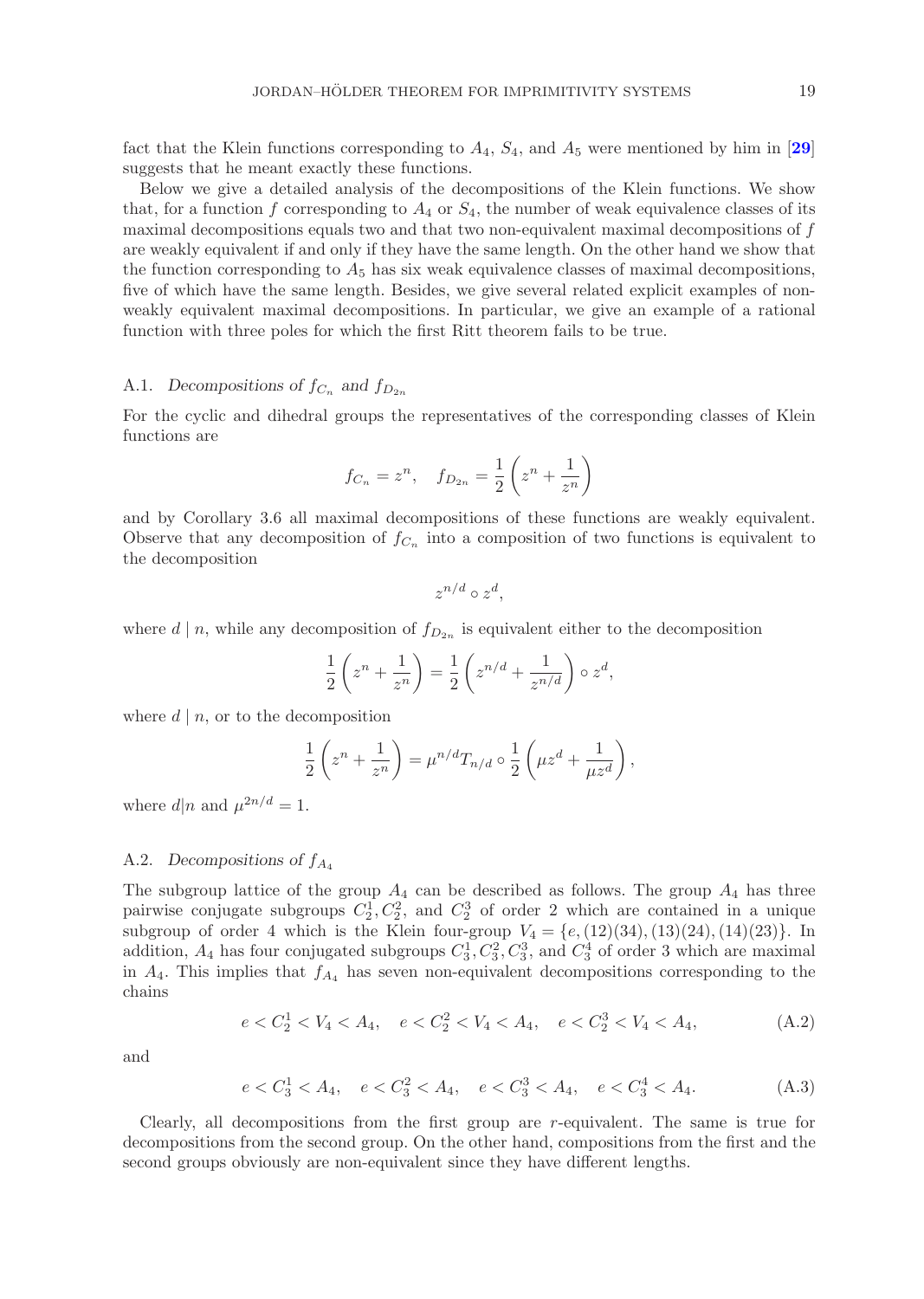#### A.3. *Decompositions of*  $f_{S_4}$

Similarly to the case of the group  $A_4$ , two maximal chains in  $S_4$  are r-equivalent if and only if they have the same length. However, since  $S_4$  has already 28 proper subgroups, in order to prove this statement, we use an argument distinct from the examination of all maximal chains.

First of all, notice that any maximal subgroup of  $S_4$  distinct from  $A_4$  is conjugate either to

$$
D_8 = \{e, (12), (34), (12)(34), (13)(24), (14)(23), (1324), (1432)\},\
$$

or to  $S_3$ . Besides, it is easy to see that any maximal chain of subgroups of  $A_4$  has length 3 or 4. We show now that any two maximal chains

$$
\mathfrak{F}: 1 < F_1 < F_2 < S_4 \quad \text{and} \quad \mathcal{E}: 1 < E_1 < E_2 < S_4
$$

of length 3 are r-equivalent. If  $E_2 = F_2$ , then the statement is clear and so we may assume that  $E_2 \neq F_2$ . This implies in particular that  $E_2 \cap F_2$  is a proper subgroup of the groups  $E_2$  and  $F_2$ . Observe that  $E_2 \cap F_2$  is non-trivial, since otherwise we would have  $|S_4| \geqslant |E_2||F_2| \geqslant 36 > |S_4|$ . In order to prove that the chains  $\mathcal F$  and  $\mathcal E$  are r-equivalent, it is enough to show that the chains

$$
\tilde{\mathcal{F}}: 1 < F_2 \cap E_2 < F_2 < S_4 \quad \text{and} \quad \tilde{\mathcal{E}}: 1 < F_2 \cap E_2 < E_2 < S_4
$$

are maximal since then

$$
\mathfrak{F} \sim \tilde{\mathfrak{F}} \sim \tilde{\mathcal{E}} \sim \mathcal{E}.
$$

First, note that  $E_2, F_2 \not\cong D_8$ , since maximal chains in  $D_8$  have length 3. Therefore, at least one of the groups  $E_2$  and  $F_2$ , say  $F_2$ , is isomorphic to  $S_3$  and hence the chain  $\mathcal F$  is maximal since  $|S_3| = 6$ . If  $E_2 \cong S_3$ , then the chain  $\mathcal E$  is maximal as well. On the other hand, if  $E_2 = A_4$ , then  $|F_2 \cap E_2| = |S_3 \cap A_4| = 3$  implying that the chain  $1 < F_2 \cap E_2 < E_2$  is one of the chains [\(A.3\)](#page-18-0) and, therefore, is maximal.

Similarly, any two chains

$$
\mathcal{F}: 1 < F_1 < F_2 < F_3 < S_4 \quad \text{and} \quad \mathcal{E}: 1 < E_1 < E_2 < E_3 < S_4
$$

of length 4 are r-equivalent. Indeed, if  $E_3 = F_3$ , then either  $E_3 = F_3 \cong D_8$  or  $E_3 = F_3 = A_4$ and the statement is true since maximal chains of equal length in the groups  $D_8$  and  $A_4$  are r-equivalent. Therefore, we may assume that  $F_3 = A_4$  and  $E_3 = D_8$ . Now setting

$$
V_4 = \{e, (12)(34), (13)(24), (14)(23)\}, \quad C_2 = \{e, (12)(34)\}
$$

and observing that  $E_3 \cap F_3 = V_4$ , we see that the chains

$$
\tilde{\mathcal{F}}: 1 < C_2 < V_4 < A_4 < S_4
$$
 and  $\tilde{\mathcal{E}}: 1 < C_2 < V_4 < D_8 < S_4$ 

are maximal. Since any two chains of equal length inside  $D_8$  and  $A_4$  are equivalent, this implies that

$$
\mathfrak{F}\sim\tilde{\mathfrak{F}}\sim\tilde{\mathcal{E}}\sim\mathcal{E}.
$$

### A.4. *Decompositions of*  $f_{A_5}$

It is easy to see that any maximal subgroup of  $A_5$  is conjugated to  $A_4$  or to  $D_{10}$ , or to  $S_3$ and that any maximal chain of subgroups in  $f_{A_5}$  has length 3 or 4. In contrast to the groups  $A_4$  and  $S_4$ , in the group  $A_5$  we face a new phenomenon: although any two maximal chains of length 3 in  $A_5$  are r-equivalent, there exist non-r-equivalent decompositions of length 4.

First prove that any two maximal chains

$$
\mathcal{F}: 1 < F_1 < F_2 < A_5 \quad \text{and} \quad \mathcal{E}: 1 < E_1 < E_2 < A_5
$$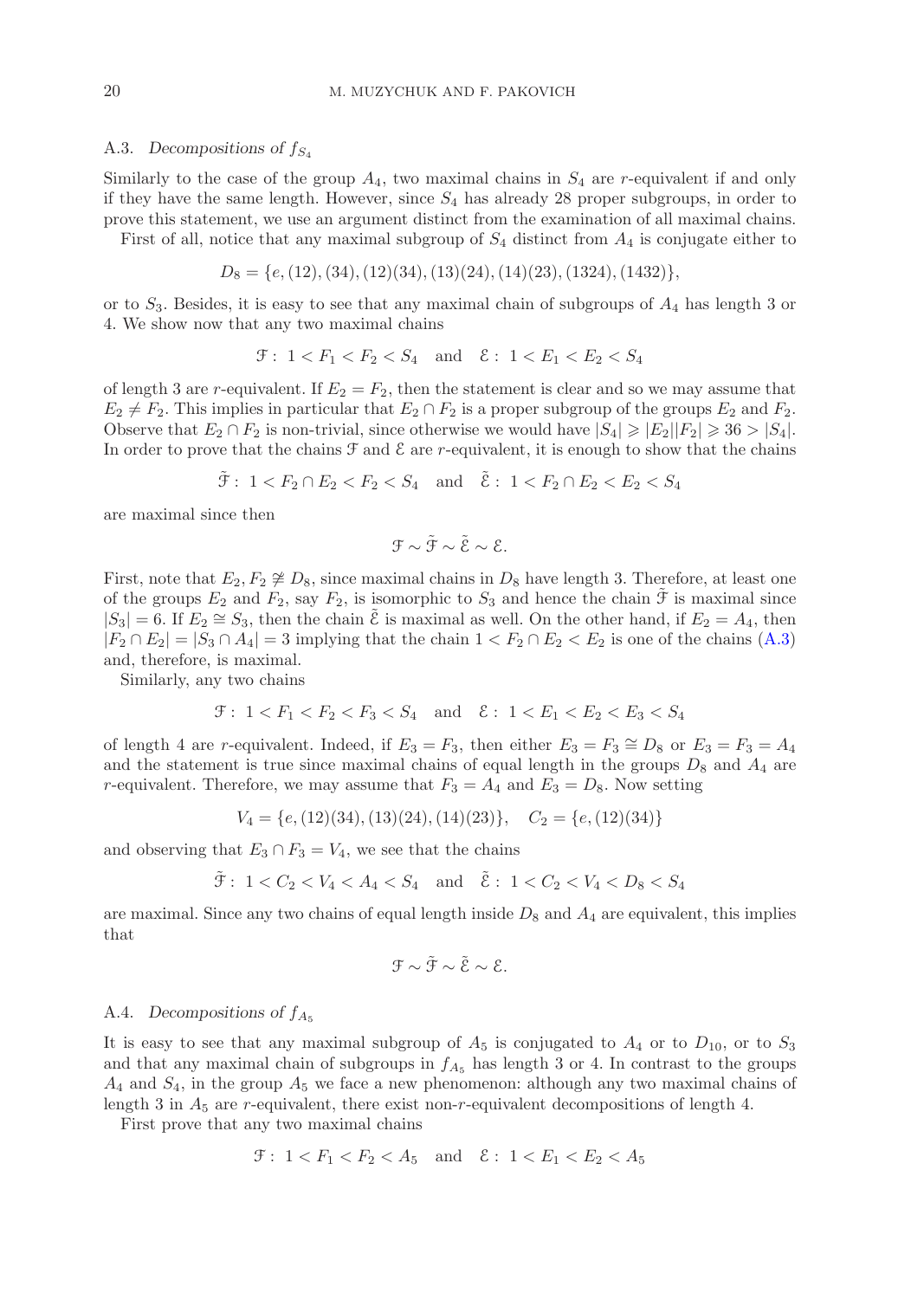of length 3 in  $A_5$  are r-equivalent. If  $E_2 = F_2$ , then the statement is clear and so we may suppose that  $E_2 \neq F_2$ .

Assume first that  $E_2 \cong D_{10}$  and  $F_2 \cong S_3$ . Since  $A_5$  is not a product of  $D_{10}$  and  $S_3$ , the intersection  $E_2 \cap F_2$  is non-trivial. Therefore the chains

$$
\tilde{\mathcal{F}}: 1 < F_2 \cap E_2 < F_2 < A_5
$$
 and  $\tilde{\mathcal{E}}: 1 < F_2 \cap E_2 < E_2 < A_5$ 

are maximal, implying that

$$
\mathfrak{F} \sim \tilde{\mathfrak{F}} \sim \tilde{\mathcal{E}} \sim \mathcal{E}.
$$

By transitivity of  $\sim$  this yields that any two maximal chains of length 3 such that  $E_2 \cong S_3$ ,  $F_2 \cong S_3$  or  $E_2 \cong D_{10}$ ,  $F_2 \cong D_{10}$  also are r-equivalent.

Now let

$$
B: 1 < B_1 < B_2 < A_5
$$

be a maximal chain such that  $B_2 \cong A_4$ . Then  $(A.3)$  implies that  $|B_1| = 3$ . One can check that the normalizer C of any group of order 3 in  $A_5$  is isomorphic to  $S_3$ . Therefore, B is equivalent to a maximal chain

$$
1 < B_1 < C < A_5
$$

with  $C \cong S_3$ . It follows now from the transitivity of ~ that all the chains of length 3 are r-equivalent.

Let us show now that two maximal chains of length 4

$$
\mathcal{B} := 1 < B_1 < B_2 < B_3 < A_5 \quad \text{and} \quad \mathcal{C} := 1 < C_1 < C_2 < C_3 < A_5
$$

in  $A_5$  are equivalent if and only if their maximal subgroups coincide. Clearly, we have  $B_3 \cong$  $C_3 \cong A_4$ . If  $B_3 = C_3$ , then  $\mathcal{B} \sim \mathcal{C}$  since any two chains of length 4 in  $A_4$  are r-equivalent.

Assume now that  $B_3 \neq C_3$ . If the chains B and C are equivalent, then in the sequence of maximal chains which connects them there should be two chains of the form

$$
1 < P_1 < P_2 < P_3 < A_5, \quad 1 < P_1 < P_2 < Q_3 < A_5,
$$

where  $P_3 \neq Q_3$ . The maximality condition implies that  $P_3 \cap Q_3 = P_2$ . Furthermore,  $P_2 \cong V_4$ by [\(A.2\)](#page-18-1). On the other hand, A<sup>4</sup> contains a unique Sylow 2-subgroup of order 4 which is normal in  $A_4$ . Therefore,  $P_2 \trianglelefteq P_3$  and  $P_2 \trianglelefteq Q_3$ , and hence  $P_2 \trianglelefteq \langle P_3, Q_3 \rangle = A_5$ . Since this contradicts the simplicity of  $A_5$ , we conclude that B and C are not r-equivalent.

### A.5. *Explicit formulas*

Although all the information about maximal decompositions of Klein functions can be obtained from the analysis given above, the actual finding of the corresponding decompositions requires some non-trivial calculations. In particular, the corresponding maximal decompositions which do not satisfy the first Ritt theorem were found explicitly only for the simplest chains [\(A.1\)](#page-17-1) (see [**[3](#page-22-16)**, **[12](#page-22-17)**]). It turns out that a convenient tool for such calculations is the Grothendieck theory of 'Dessins d'enfants', which provides an identification of  $f_{A_4}$ ,  $f_{S_4}$ , and  $f_{A_5}$  with the Belyi functions of the tetrahedron, cube, and octahedron, respectively. Below we give several explicit examples of non-equivalent maximal decompositions obtained by this method, referring the reader interested in the details of calculations to the forthcoming paper 'Dessins d'enfants and functional equations' by the second author and Zvonkin.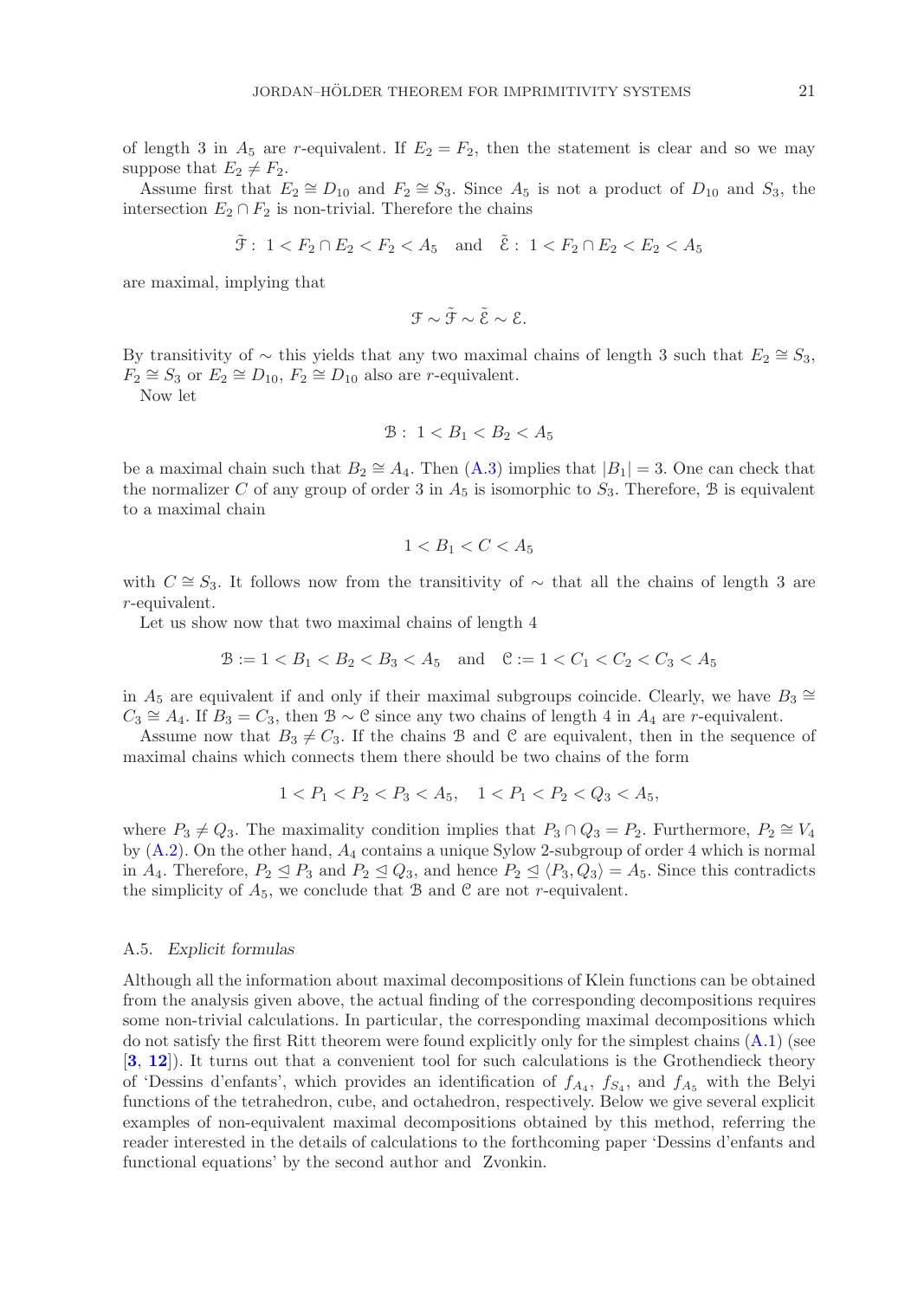First, a calculation shows that the Belyi functions for the tetrahedron can be written in the form

$$
f_{A_4} = -\frac{1}{64} \frac{z^3 (z^3 - 8)^3}{(z^3 + 1)^3}
$$
 (A.4)

and any maximal decomposition of  $f_{A_4}$  is weakly equivalent either to

$$
f_{A_4} = -\frac{1}{64} \frac{z(z-8)^3}{(z+1)^3} \circ z^3
$$

or to the decomposition

$$
f_{A_4} = -\frac{1}{64}z^3 \circ \frac{z^2 - 4}{z - 1} \circ \frac{z^2 + 2}{z + 1}.
$$
 (A.5)

Furthermore, one can show that the inclusion  $A_4 \subset S_4$  implies that

$$
f_{S_4} = -\frac{4x}{x^2 + 1 - 2x} \circ f_{A_4} = \frac{256z^3\left(z^6 - 7z^3 - 8\right)^3}{\left(z^6 + 20z^3 - 8\right)^4} \tag{A.6}
$$

and therefore the decompositions of  $f_{S_4}$  corresponding to the chains

$$
1 < C_3 < A_4 < S_4, \quad 1 < C_2 < V_4 < A_4 < S_4
$$

are, respectively,

$$
f_{S_4} = \left(-\frac{4x}{x^2 + 1 - 2x}\right) \circ \left(-\frac{1}{64} \frac{z(z-8)^3}{(z+1)^3}\right) \circ z^3,
$$

and

$$
f_{S_4} = \left(-\frac{4x}{x^2+1-2x}\right) \circ \left(-\frac{1}{64}z^3\right) \circ \left(\frac{z^2-4}{z-1}\right) \circ \left(\frac{z^2+2}{z+1}\right).
$$

On the other hand, one can show that, for example, the maximal decompositions of  $f_{S_4}$ (written in a slightly different normalization) corresponding to the chains

$$
1 < C_2 < C_4 < D_8 < S_4, \quad 1 < C_2 < S_3 < S_4 \tag{A.7}
$$

are, respectively,

$$
-\frac{1}{432} \frac{(16x^8 - 56x^4 + 1)^3}{x^4(4x^4 + 1)^4} = \left(\frac{1}{54} \frac{(z+7)^3}{(z-1)^2}\right) \circ \left(\frac{1}{2} \left(z + \frac{1}{z}\right)\right) \circ (-z^2) \circ 2z^2
$$

and

$$
-\frac{1}{432} \frac{(16x^8 - 56x^4 + 1)^3}{x^4(4x^4 + 1)^4} = \left(-\frac{256}{27}z^3(z-1)\right) \circ \left(\frac{1}{4}\frac{(z-1)^3}{z^2+1} + 1\right) \circ \left(z - \frac{1}{2z}\right).
$$

Finally, identifying the chains of subgroups

<span id="page-21-0"></span>
$$
C_2 < S_3 < S_4, \quad C_2 < V_4 < D_8 < S_4 \tag{A.8}
$$

with maximal decompositions of the function

<span id="page-21-1"></span>
$$
-\frac{1}{27}\frac{(z^4+2z^2-3)^3}{(z^2+1)^4},\tag{A.9}
$$

which is a left compositional factor of  $f_{S_4}$ , one can show that the maximal decompositions corresponding to [A.8](#page-21-0) are:

$$
-\frac{1}{27}\frac{(z^4+2z^2-3)^3}{(z^2+1)^4} = \left(\frac{1}{54}\frac{(7-z)^3}{(z+1)^2}\right) \circ \left(2z^2+4z+1\right) \circ z^2
$$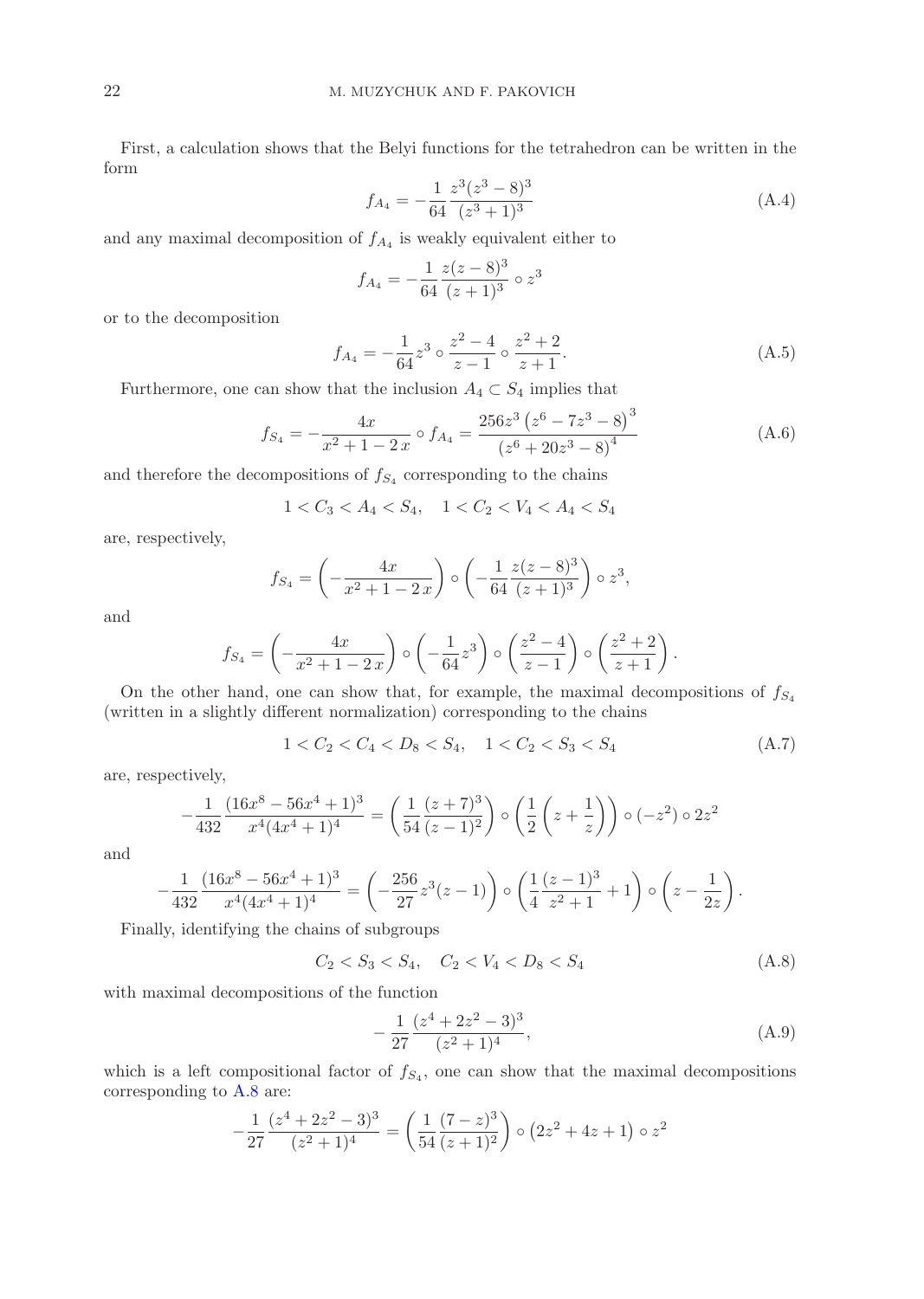and

$$
-\frac{1}{27} \frac{(z^4+2z^2-3)^3}{(z^2+1)^4} = \left(-\frac{256}{27}z^3(z-1)\right) \circ \left(\frac{1}{4} \frac{(z-1)^3}{z^2+1}+1\right).
$$

Note that since function [\(A.9\)](#page-21-1) has three poles, this example shows that with no additional assumptions the first Ritt theorem cannot be extended to rational functions, the monodromy of which contains a cyclic subgroup with more than two orbits.

*Acknowledgement.* The authors would like to thank I. Kovacs, P. Müller, U. Zannier, and A. Zvonkin for discussions of different questions related to the subject of this paper.

### *References*

- <span id="page-22-19"></span>**1.** M. Aigner, *Combinatorial theory*, Grundlehren der Mathematischen Wissenschaften 234 (Springer, New York, 1979).
- <span id="page-22-24"></span>**2.** W. Bergweiler, 'An example concerning factorization of rational functions', *Expo. Math.* 11 (1993) 281–283.
- <span id="page-22-16"></span>**3.** W. Bergweiler, 'Erratum to the paper "An example concerning factorization of rational functions', Preprint, [http://analysis.math.uni-kiel.de/bergweiler/schrift.html#preprints.](http://analysis.math.uni-kiel.de/bergweiler/schrift.html#preprints)
- <span id="page-22-14"></span><span id="page-22-2"></span>**4.** Y. BILU and R. TICHY, 'The Diophantine equation  $f(x) = g(y)$ ', *Acta Arith.* 95 (2000) 261–288.
- **5.** J. M. Couveignes and L. Granboulan, 'Dessins from a geometric point of view', *The Grothendieck theory of dessins d'enfants* (Cambridge University Press, Cambridge, 1994) 79–113.
- <span id="page-22-22"></span>**6.** Moser W. O. J. and Coxeter H. S. M., *Generators and relations for discrete groups,* 4th edn (Springer, New York, 1980).
- <span id="page-22-3"></span><span id="page-22-1"></span>**7.** H. Engstrom, 'Polynomial substitutions', *Amer. J. Math.* 63 (1941) 249–255.
- **8.** M. Fried, 'On a theorem of Ritt and related diophantine problems', *J. reine angew. math.* 264 (1973) 40–55.
- <span id="page-22-23"></span>**9.** M. Fried, 'Fields of definition of function fields and a problem in the reducibility of polynomials in two variables', *Illinois J. Math.* 17 (1973) 128–146.
- <span id="page-22-25"></span>**10.** F. Gross, 'On factorization theory of meromorphic functions', *Comment. Math. Univ. St. Pauli* 24 (1975/76) 47–60.
- <span id="page-22-26"></span>**11.** F. Gross, 'Factorization of meromorphic functions and some open problems', *Complex analysis*, Lecture Notes in Mathematics 599 (Springer, Berlin, 1977) 50–67.
- <span id="page-22-17"></span>12. J. GUTIERREZ and D. SEVILLA, 'Building counterexamples to generalizations for rational functions of Ritt's decomposition theorem', *J. Algebra* 303 (2006) 655–667.
- <span id="page-22-20"></span><span id="page-22-13"></span>**13.** B. Huppert, *Endliche gruppen, I* (Springer, Berlin 1967).
- **14.** F. Klein, *Lectures on the icosahedron and the solution of equations of the fifth degree* (Dover, New York, 1956).
- <span id="page-22-12"></span>**15.** G. KUPERBERG and M. ZIEVE, 'Analogues of the Jordan-Hölder theorem for transitive *G*-sets', Preprint, 2007, arXiv:0712.4142v1.
- <span id="page-22-21"></span><span id="page-22-15"></span>**16.** A. Kurosch, *The theory of groups*, vol. I (Chelsea, New York, 1955).
- <span id="page-22-9"></span>**17.** N. Magot and A. Zvonkin, 'Belyi functions for Archimedean solids', *Discrete Math.* 217 (2000) 249–271.
- 18. P. MÜLLER, 'Primitive monodromy groups of polynomials', *Recent developments in the inverse Galois*
- <span id="page-22-6"></span>*problem*, Contemporary Mathematics 186 (American Mathematical Society, Providence, RI, 1995) 385–401. 19. P. MÜLLER and M.ZIEVE, 'On Ritt's polynomial decomposition theorem', Preprint, 2008, arXiv:0807.3578v1.
- <span id="page-22-18"></span>**20.** M. Muzychuk and F. Pakovich, 'On maximal decompositions of rational functions', Preprint, 2007, arXiv:0712.3869v1.
- <span id="page-22-5"></span>**21.** F. PAKOVICH, 'On the functional equation  $F(A(z)) = G(B(z))$ , where A, B are polynomial and F, G are continuous functions', *Math. Proc. Cambridge Philos. Soc.* 143 (2007) 469–472.
- <span id="page-22-4"></span>**22.** F. Pakovich, 'On polynomials sharing preimages of compact sets, and related questions', *Geom. Funct. Anal.* 18 (2008) 163–183.
- <span id="page-22-10"></span>**23.** F. Pakovich, 'On analogues of Ritt theorems for rational functions with at most two poles', *Russian Math. Surveys* 63 (2008) 181–182.
- <span id="page-22-7"></span>**24.** F. PAKOVICH, 'The algebraic curve  $P(x) - Q(y) = 0$  and functional equations', *Complex Var. Elliptic Equ.*, to appear, arXiv:0804.0736v2.
- **25.** F. PAKOVICH, 'On the equation  $P(f)=Q(g)$ , where P,Q are polynomials and f,g are entire functions', *Amer. J. Math.*, to appear, arXiv:0804.0739v3.
- <span id="page-22-11"></span><span id="page-22-8"></span>**26.** F. Pakovich, 'Prime and composite Laurent polynomials', *Bull. Sci. Math.* 133 (2009) 693–732.
- **27.** F. Pakovich, 'Generalized "second Ritt theorem" and explicit solution of the polynomial moment problem', Preprint, 2009, arXiv:0908.2508v3.
- <span id="page-22-27"></span><span id="page-22-0"></span>**28.** J. Ritt, 'Prime and composite polynomials', *Amer. Math. Soc. Transl.* 23 (1922) 51–66.
- **29.** J. Ritt, 'Equivalent rational substitutions', *Amer. Math. Soc. Transl.* 26 (1924) 221–229.